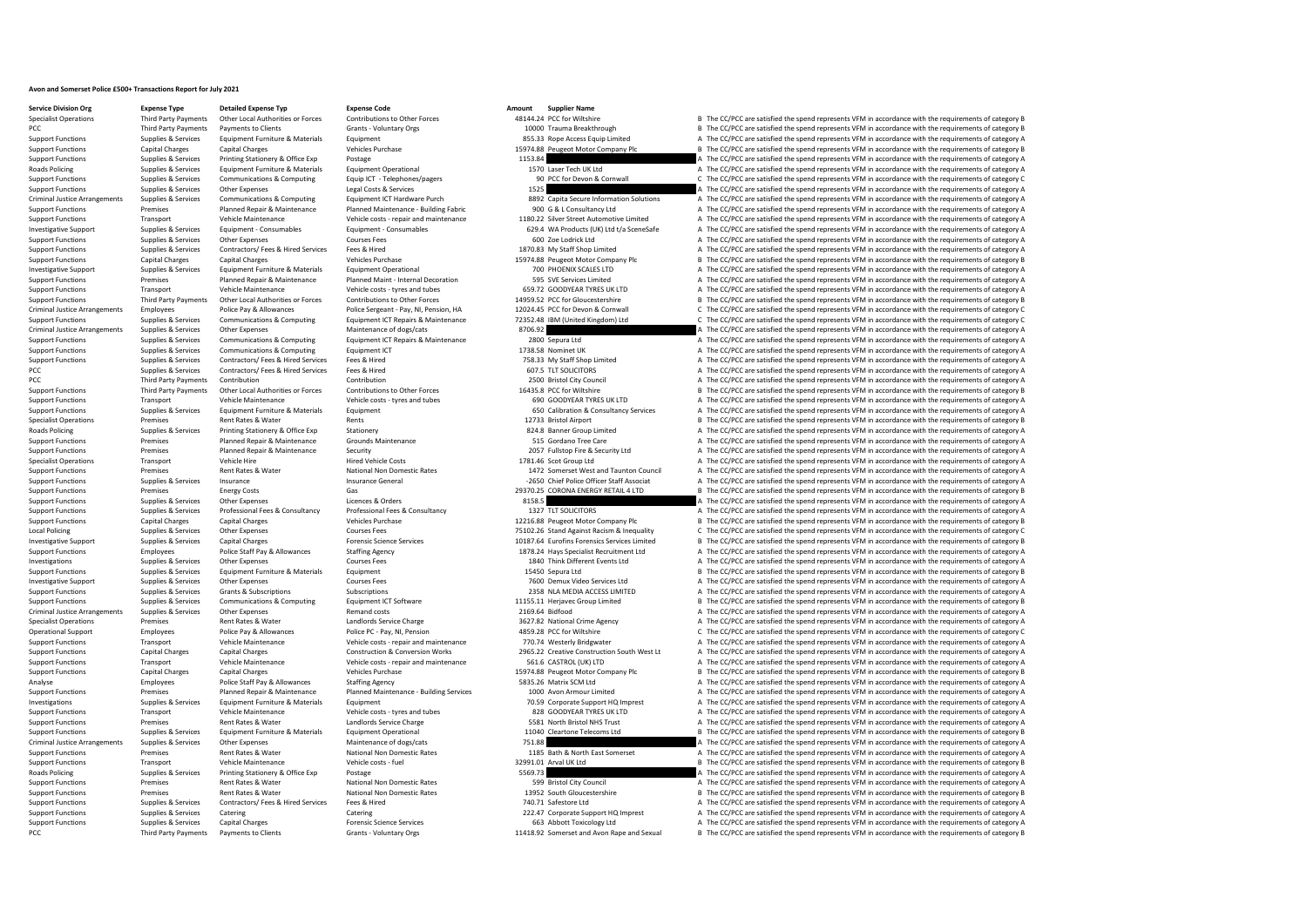| <b>Support Functions</b>             | Premises               | Planned Repair & Maintenance       | Planned Maintenance - Building Services | 4582.27 Kohler Uninterruptible Power Ltd   | A The CC/PCC are satisfied the spend represents VFM in accordance with the requirements of category A |
|--------------------------------------|------------------------|------------------------------------|-----------------------------------------|--------------------------------------------|-------------------------------------------------------------------------------------------------------|
| <b>Support Functions</b>             | <b>Capital Charges</b> | <b>Capital Charges</b>             | <b>Vehicles Purchase</b>                | 15974.88 Peugeot Motor Company Plc         | B The CC/PCC are satisfied the spend represents VFM in accordance with the requirements of category B |
| <b>Support Functions</b>             | Capital Charges        | <b>Capital Charges</b>             | Other Plant & Equipment                 | 1714 Avon Armour Limited                   | A The CC/PCC are satisfied the spend represents VFM in accordance with the requirements of category A |
|                                      |                        |                                    |                                         |                                            |                                                                                                       |
| <b>Support Functions</b>             | Transport              | Vehicle Maintenance                | Vehicle costs - fuel                    | 29702.05 Arval UK Ltd                      | B The CC/PCC are satisfied the spend represents VFM in accordance with the requirements of category B |
| <b>Investigative Support</b>         | Supplies & Services    | Subsistence & Conference           | Subsistence                             | 770 Alecto Forensic Services Ltd           | B The CC/PCC are satisfied the spend represents VFM in accordance with the requirements of category B |
| Analyse                              | Supplies & Services    | Contractors/ Fees & Hired Services | Fees & Hired                            | 2362.5 Sodexo Limited                      | A The CC/PCC are satisfied the spend represents VFM in accordance with the requirements of category A |
| <b>Specialist Operations</b>         | Supplies & Services    | Professional Fees & Consultancy    | Professional Fees & Consultancy         | 702                                        | A The CC/PCC are satisfied the spend represents VFM in accordance with the requirements of category A |
|                                      |                        | Police Pay & Allowances            |                                         | 11019.95 PCC for Devon & Cornwall          |                                                                                                       |
| Operational Support                  | Employees              |                                    | Police PC - Pay, OT, NI, Pension        |                                            | C The CC/PCC are satisfied the spend represents VFM in accordance with the requirements of category C |
| <b>Support Functions</b>             | Supplies & Services    | Contractors/ Fees & Hired Services | Fees & Hired                            | 958.33 My Staff Shop Limited               | A The CC/PCC are satisfied the spend represents VFM in accordance with the requirements of category A |
| PCC                                  | Third Party Payments   | Payments to Clients                | Grants - Voluntary Orgs                 | 5000 The ManKind Initiative                | A The CC/PCC are satisfied the spend represents VFM in accordance with the requirements of category A |
| <b>Support Functions</b>             | Transport              | Vehicle Maintenance                | Vehicle costs - repair and maintenance  | 1094.67 Dick Lovett Bath                   | A The CC/PCC are satisfied the spend represents VFM in accordance with the requirements of category A |
| <b>Support Functions</b>             | Premises               | Rent Rates & Water                 | National Non Domestic Rates             | 1617 South Gloucestershire                 | A The CC/PCC are satisfied the spend represents VFM in accordance with the requirements of category A |
|                                      |                        |                                    |                                         |                                            |                                                                                                       |
| <b>Support Functions</b>             | Supplies & Services    | Communications & Computing         | <b>Telephone Calls</b>                  | 541.67 British Telecom PLC                 | A The CC/PCC are satisfied the spend represents VFM in accordance with the requirements of category A |
| <b>Support Functions</b>             | Supplies & Services    | Communications & Computing         | Equipment ICT Software                  | 69095 JML Software Solutions Ltd           | C The CC/PCC are satisfied the spend represents VFM in accordance with the requirements of category C |
| <b>Support Functions</b>             | Third Party Payments   | Other Local Authorities or Forces  | Contributions to Other Forces           | 15729.4 PCC for Wiltshire                  | B The CC/PCC are satisfied the spend represents VFM in accordance with the requirements of category B |
| <b>Support Functions</b>             | Premises               | Cleaning & Domestic Supplies       | <b>Cleaning Charges</b>                 | 700 Sodexo Limited                         | A The CC/PCC are satisfied the spend represents VFM in accordance with the requirements of category A |
|                                      |                        |                                    |                                         | 4691.12 R3 Safety and Rescue Limited       | A The CC/PCC are satisfied the spend represents VFM in accordance with the requirements of category A |
| <b>Operational Support</b>           | Supplies & Services    | Equipment Furniture & Materials    | Equipment                               |                                            |                                                                                                       |
| <b>Support Functions</b>             | Transport              | Vehicle Maintenance                | Vehicle costs - fuel                    | 12275.51 Certas Energy UK Ltd              | B The CC/PCC are satisfied the spend represents VFM in accordance with the requirements of category B |
| <b>Investigative Support</b>         | Supplies & Services    | Subsistence & Conference           | Accommodation                           | 72 College of Policing Ltd                 | A The CC/PCC are satisfied the spend represents VFM in accordance with the requirements of category A |
| <b>Specialist Operations</b>         | Employees              | Police Pay & Allowances            | Police Sergeant - Pay, NI, Pension      | 4632.25 PCC for Dorset                     | A The CC/PCC are satisfied the spend represents VFM in accordance with the requirements of category A |
| <b>Support Functions</b>             | Premises               | Rent Rates & Water                 | National Non Domestic Rates             | 9918 Mendip District Council               | A The CC/PCC are satisfied the spend represents VFM in accordance with the requirements of category A |
| Roads Policing                       | Supplies & Services    | Equipment Furniture & Materials    |                                         | 619.97 Brady Corporation t/a Seton         | A The CC/PCC are satisfied the spend represents VFM in accordance with the requirements of category A |
|                                      |                        |                                    | Equipment                               |                                            |                                                                                                       |
| <b>Investigative Support</b>         | Supplies & Services    | Subsistence & Conference           | Accommodation                           | 6160 Alecto Forensic Services Ltd          | B The CC/PCC are satisfied the spend represents VFM in accordance with the requirements of category B |
| PCC                                  | Third Party Payments   | Payments to Clients                | Grants - Voluntary Orgs                 | 21244.33 Swan Advocacy Network             | B The CC/PCC are satisfied the spend represents VFM in accordance with the requirements of category B |
| <b>Support Functions</b>             | Supplies & Services    | Clothing Uniforms & Laundry        | Clothing & Uniforms - Issues            | 785.41 TRANAM LTD                          | A The CC/PCC are satisfied the spend represents VFM in accordance with the requirements of category A |
| <b>Support Functions</b>             | Supplies & Services    | Other Expenses                     | <b>Courses Fees</b>                     | 3799 College of Policing Ltd               | A The CC/PCC are satisfied the spend represents VFM in accordance with the requirements of category A |
|                                      |                        |                                    |                                         |                                            |                                                                                                       |
| <b>Investigative Support</b>         | Supplies & Services    | <b>Capital Charges</b>             | <b>Forensic Science Services</b>        | -835.2 Orchid Cellmark Ltd                 | A The CC/PCC are satisfied the spend represents VFM in accordance with the requirements of category A |
| <b>Support Functions</b>             | Supplies & Services    | Other Expenses                     | <b>External Audit Fee</b>               | 3609.5 GRANT THORNTON UK LLP               | A The CC/PCC are satisfied the spend represents VFM in accordance with the requirements of category A |
| Analyse                              | Employees              | Police Staff Pay & Allowances      | Police Staff - Police Pension           | 234000 Somerset County Council Pension Fun | C The CC/PCC are satisfied the spend represents VFM in accordance with the requirements of category C |
| <b>Support Functions</b>             | <b>Capital Charges</b> | <b>Capital Charges</b>             | <b>Vehicles Purchase</b>                | 15974.88 Peugeot Motor Company Plc         | B The CC/PCC are satisfied the spend represents VFM in accordance with the requirements of category B |
|                                      |                        |                                    |                                         |                                            |                                                                                                       |
| <b>Support Functions</b>             | <b>Capital Charges</b> | <b>Capital Charges</b>             | <b>Vehicles Purchase</b>                | 16324.79 Wessex Garages (Holdings) Ltd     | B The CC/PCC are satisfied the spend represents VFM in accordance with the requirements of category B |
| Analyse                              | Employees              | Police Staff Pay & Allowances      | Police Staff - Police Pension           | 234000 Somerset County Council Pension Fun | C The CC/PCC are satisfied the spend represents VFM in accordance with the requirements of category C |
| <b>Support Functions</b>             | Supplies & Services    | Printing Stationery & Office Exp   | Postage                                 | 1095.29                                    | A The CC/PCC are satisfied the spend represents VFM in accordance with the requirements of category A |
| <b>Support Functions</b>             | Supplies & Services    | Other Expenses                     | <b>Courses Fees</b>                     | 4544 College of Policing Ltd               | A The CC/PCC are satisfied the spend represents VFM in accordance with the requirements of category A |
| <b>Investigative Support</b>         | Supplies & Services    | <b>Capital Charges</b>             | <b>Forensic Science Services</b>        | 800 Forensic Analytics Ltd                 | A The CC/PCC are satisfied the spend represents VFM in accordance with the requirements of category A |
|                                      |                        |                                    |                                         |                                            |                                                                                                       |
| <b>Support Functions</b>             | Supplies & Services    | Clothing Uniforms & Laundry        | Clothing & Uniforms - Issues            | 597.81 Sportsbikeshop Ltd                  | A The CC/PCC are satisfied the spend represents VFM in accordance with the requirements of category A |
| <b>Support Functions</b>             | Transport              | Vehicle Maintenance                | Vehicle costs - repair and maintenance  | 1391.1 SJ Cook & Sons                      | A The CC/PCC are satisfied the spend represents VFM in accordance with the requirements of category A |
| <b>Support Functions</b>             | Employees              | Police Pay & Allowances            | Police PC - Pay, NI, Pension            | 11608.22 PCC for Devon & Cornwall          | C The CC/PCC are satisfied the spend represents VFM in accordance with the requirements of category C |
| <b>Specialist Operations</b>         | Premises               | Planned Repair & Maintenance       | Grounds Maintenance                     | 46.7 Corporate Support HQ Imprest          | A The CC/PCC are satisfied the spend represents VFM in accordance with the requirements of category A |
| <b>Support Functions</b>             | Supplies & Services    | Professional Fees & Consultancy    | Professional Fees & Consultancy         | 4972.88 BEVAN BRITTAN LLP                  | A The CC/PCC are satisfied the spend represents VFM in accordance with the requirements of category A |
|                                      |                        |                                    |                                         |                                            |                                                                                                       |
| <b>Support Functions</b>             | Third Party Payments   | Contribution                       | Contribution                            | 500 Chief Police Officer Staff Associat    | A The CC/PCC are satisfied the spend represents VFM in accordance with the requirements of category A |
| <b>Specialist Operations</b>         | Transport              | <b>Vehicle Allowances</b>          | <b>Travel fares</b>                     | 24.3 PCC for Dorset                        | A The CC/PCC are satisfied the spend represents VFM in accordance with the requirements of category A |
| <b>Support Functions</b>             | Premises               | Planned Repair & Maintenance       | Planned Maintenance - Building Fabric   | 2301.63 DRA Maintenance Ltd                | A The CC/PCC are satisfied the spend represents VFM in accordance with the requirements of category A |
| <b>Support Functions</b>             | <b>Capital Charges</b> | <b>Capital Charges</b>             | Vehicles Purchase                       | 15974.88 Peugeot Motor Company Plc         | B The CC/PCC are satisfied the spend represents VFM in accordance with the requirements of category B |
| <b>Support Functions</b>             | Third Party Payments   | Other Local Authorities or Forces  | Contributions to Other Forces           | 14750.05 PCC for Gloucestershire           | B The CC/PCC are satisfied the spend represents VFM in accordance with the requirements of category B |
|                                      |                        |                                    |                                         |                                            |                                                                                                       |
| <b>Support Functions</b>             | Transport              | Vehicle Maintenance                | Vehicle costs - fuel                    | 15314.46 Certas Energy UK Ltd              | B The CC/PCC are satisfied the spend represents VFM in accordance with the requirements of category B |
| <b>Specialist Operations</b>         | Employees              | Police Pay & Allowances            | Police PC - Pay, OT, NI, Pension        | 23898.31 PCC for Wiltshire                 | C The CC/PCC are satisfied the spend represents VFM in accordance with the requirements of category C |
| <b>Criminal Justice Arrangements</b> | Employees              | Police Pay & Allowances            | Police PC - Pay, OT, NI, Pension        | 19311.77 PCC for Devon & Cornwall          | C The CC/PCC are satisfied the spend represents VFM in accordance with the requirements of category C |
| <b>Specialist Operations</b>         | Supplies & Services    | Professional Fees & Consultancy    | Professional Fees & Consultancy         | 513                                        | A The CC/PCC are satisfied the spend represents VFM in accordance with the requirements of category A |
| Analyse                              | Supplies & Services    | Equipment Furniture & Materials    | Equipment                               | 1128 SELECTAMARK SECURITY SYSTEMS PLC      | A The CC/PCC are satisfied the spend represents VFM in accordance with the requirements of category A |
|                                      |                        |                                    |                                         |                                            |                                                                                                       |
| Operational Support                  | Supplies & Services    | Other Expenses                     | Dogs - Equipment                        | 558.5 Julius-K9 UK Ltd                     | A The CC/PCC are satisfied the spend represents VFM in accordance with the requirements of category A |
| <b>Specialist Operations</b>         | Premises               | Planned Repair & Maintenance       | Planned Maintenance - Building Services | 3197.74 Kohler Uninterruptible Power Ltd   | A The CC/PCC are satisfied the spend represents VFM in accordance with the requirements of category A |
| Investigations                       | Supplies & Services    | Other Expenses                     | <b>Courses Fees</b>                     | 1050 Oxford University Press               | A The CC/PCC are satisfied the spend represents VFM in accordance with the requirements of category A |
| <b>Roads Policing</b>                | Transport              | Vehicle Workshops/Maintenance      | Vehicle recovery                        | 1685 AA Business Services                  | A The CC/PCC are satisfied the spend represents VFM in accordance with the requirements of category A |
| <b>Support Functions</b>             | Supplies & Services    | Professional Fees & Consultancy    | Professional Fees & Consultancy         | 2200 The Award Scheme Ltd                  | A The CC/PCC are satisfied the spend represents VFM in accordance with the requirements of category A |
|                                      |                        |                                    |                                         |                                            |                                                                                                       |
| <b>Support Functions</b>             | Employees              | Police Staff Pay & Allowances      | <b>Staffing Agency</b>                  | 2587.5 Hays Specialist Recruitment Ltd     | A The CC/PCC are satisfied the spend represents VFM in accordance with the requirements of category A |
| <b>Criminal Justice Arrangements</b> | Supplies & Services    | Other Expenses                     | Remand costs                            | 5978.36 Bidfood                            | A The CC/PCC are satisfied the spend represents VFM in accordance with the requirements of category A |
| <b>Support Functions</b>             | Supplies & Services    | Communications & Computing         | Equipment ICT                           | 1002 Telefonica UK Limited                 | A The CC/PCC are satisfied the spend represents VFM in accordance with the requirements of category A |
| <b>Specialist Operations</b>         | Transport              | Vehicle Maintenance                | Vehicle costs - fuel                    | 142.32 Corporate Support HQ Imprest        | A The CC/PCC are satisfied the spend represents VFM in accordance with the requirements of category A |
| Local Policing                       |                        |                                    | Fees & Hired                            |                                            |                                                                                                       |
|                                      | Supplies & Services    | Contractors/ Fees & Hired Services |                                         | 1161 SMSR (Social & Market Strategic Res   | A The CC/PCC are satisfied the spend represents VFM in accordance with the requirements of category A |
| <b>Support Functions</b>             | Premises               | Planned Repair & Maintenance       | Planned Maintenance - Building Services | 655 STQ Vantage Limited                    | A The CC/PCC are satisfied the spend represents VFM in accordance with the requirements of category A |
| Dealing with the Public              | Supplies & Services    | Communications & Computing         | Equipment ICT Hardware Purch            | 1281 Data Pro IT Ltd                       | A The CC/PCC are satisfied the spend represents VFM in accordance with the requirements of category A |
| <b>Support Functions</b>             | Supplies & Services    | Equipment - Consumables            | Equipment - Consumables                 | 788.66 WA Products (UK) Ltd t/a SceneSafe  | A The CC/PCC are satisfied the spend represents VFM in accordance with the requirements of category A |
| <b>Support Functions</b>             | Capital Charges        | <b>Capital Charges</b>             | ICT Equipment Purchase                  | -825 Capita Secure Information Solutions   | A The CC/PCC are satisfied the spend represents VFM in accordance with the requirements of category A |
|                                      |                        |                                    |                                         | 647.99 Bristol PartsPlus                   | A The CC/PCC are satisfied the spend represents VFM in accordance with the requirements of category A |
| <b>Support Functions</b>             | Transport              | Vehicle Maintenance                | Vehicle costs - repair and maintenance  |                                            |                                                                                                       |
| <b>Support Functions</b>             | Premises               | Rent Rates & Water                 | National Non Domestic Rates             | 549 South Somerset District Council        | A The CC/PCC are satisfied the spend represents VFM in accordance with the requirements of category A |
| <b>Support Functions</b>             | Transport              | Vehicle Maintenance                | Vehicle costs - repair and maintenance  | 1338.84 CASTROL (UK) LTD                   | A The CC/PCC are satisfied the spend represents VFM in accordance with the requirements of category A |
| <b>Support Functions</b>             | Premises               | Planned Repair & Maintenance       | Planned Maintenance - Building Services | 24028.96 Integral UK Ltd                   | B The CC/PCC are satisfied the spend represents VFM in accordance with the requirements of category B |
| <b>Support Functions</b>             | <b>Capital Charges</b> | Capital Charges                    | <b>Vehicles Purchase</b>                | 15974.88 Peugeot Motor Company Plc         | B The CC/PCC are satisfied the spend represents VFM in accordance with the requirements of category B |
| <b>Support Functions</b>             | Premises               | Rent Rates & Water                 | National Non Domestic Rates             | 12646 South Somerset District Council      | B The CC/PCC are satisfied the spend represents VFM in accordance with the requirements of category B |
|                                      |                        |                                    |                                         |                                            |                                                                                                       |
| <b>Specialist Operations</b>         | Premises               | Rent Rates & Water                 | Rents                                   | 39568.75 J&R Baker Properties              | B The CC/PCC are satisfied the spend represents VFM in accordance with the requirements of category B |
| <b>Support Functions</b>             | Supplies & Services    | Equipment Furniture & Materials    | Equipment                               | 18427.5 County Marquees Ltd                | B The CC/PCC are satisfied the spend represents VFM in accordance with the requirements of category B |
| <b>Support Functions</b>             | Supplies & Services    | Other Expenses                     | Legal Fees 3rd Party                    | 690                                        | A The CC/PCC are satisfied the spend represents VFM in accordance with the requirements of category A |
| Local Policing                       | Supplies & Services    | Printing Stationery & Office Exp   | Printing                                | 14.37 Xerox (UK) Ltd                       | A The CC/PCC are satisfied the spend represents VFM in accordance with the requirements of category A |
|                                      |                        |                                    |                                         |                                            |                                                                                                       |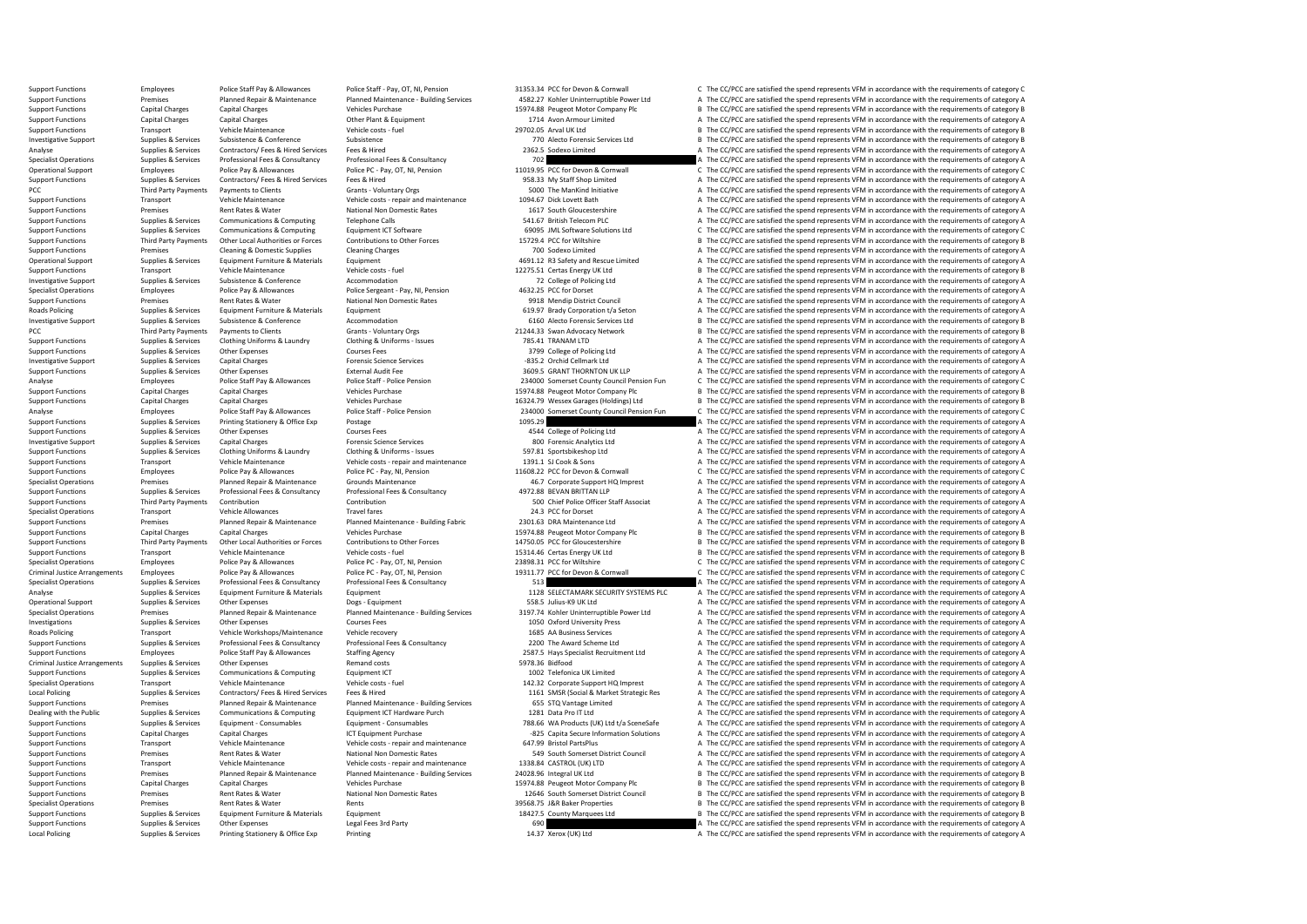Support Functions Supplies & Services Equipment Furniture & Materials Equipment Repairs & Maintenance 688.15 CPC A The CC/PCC are satisfied the spend represents VFM in accordance with the requirements of category A Grants PCC Third Party Payments of Payments of Clients Grants - Voluntary Orgs 14916.67 Resolve West B The CC/PCC are satisfied the spend represents VFM in accordance with the requirements of category B Vehicle costs - repair and Support Functions Transport Vehicle Maintenance Vehicle costs - repair and maintenance 1181.95 Bristol PartsPlus A The CC/PCC are satisfied the spend represents VFM in accordance with the requirements of category A Support Support Functions Supplies & Services Communications & Computing Equipment ICT Repairs & Maintenance 3954 Pomeroy IT Solutions UK Limited A The CC/PCC are satisfied the spend represents VFM in accordance with the requireme Support Functions Premises Rent Rates & Water National Non Domestic Rates 1497 Bristol City Council A The CC/PCC are satisfied the spend represents VFM in accordance with the requirements of category A Support Functions Tr Specialist Operations Transport Transport Centre Pericle Operation Centre of Centre Vehicle Centre Vehicle Centre Vehicle Centre of Centre of Centre and maintenance 1400 Wessex Garages (Holdings) Ltd B The CC/PCC are satis Operational Support Transport Vehicle Allowances Travel fares Travel fares Travel fares 7.67 Corporate Support HQ Imprest A The CC/PCC are satisfied the spend represents VFM in accordance with the requirements of category Support Functions Supplies & Services Clothing Uniforms & Laundry Clothing & Uniforms Clothing & Uniforms Clothing & Uniforms - ISS Earch 2006.96 Outfit International A/S A The CC/PCC are satisfied the spend represents VFM Premises Planned Repair & Maintenance Repairs & Maint General 525 Falcon Pest Control Ltd A The CC/PCC are satisfied the spend represents VFM in accordance with the requirements of category A The CC/PC are satisfied the sp Roads Policing Supplies & Services Printing Stationery & Office Exp Postage Postage Printing Postage Postage Stategory Postage 5490.72 A The CC/PCC are satisfied the spend represents VFM in accordance with the requirements Support Functions Supplies & Services Communications & Computing Equipment ICT 1002 Telefonica UK Limited A The CC/PCC are satisfied the spend represents VFM in accordance with the requirements of category A Support Functi Support Functions Supplies & Services Communications & Computing Equipment ICT 3541.37 BRITISH TELECOMMUNICATIONS PLC A The CC/PCC are satisfied the spend represents VFM in accordance with the requirements of category A Co Criminal Justice Arrangements Supplies & Services Other Expenses Courses Fees Courses Fees 1120 BOND SOLON TRAINING LTD A The CC/PCC are satisfied the spend represents VFM in accordance with the requirements of category A Support Functions Supplies & Services Supplies & Services Court Application Fees 4746 4746 A The CC/PCC are satisfied the spend represents VFM in accordance with the requirements of category A The Court Application Fees co Specialist Operations Third Party Payments Other Local Authorities or Forces Contributions to Other Forces 18339.87 PCC for Wiltshire Bureau B The CC/PCC are satisfied the spend represents VFM in accordance with the requir Vehicle Allowances Travel fares Travel fares Travel fares Travel fares and tubes and tubes and tubes the SOPAC AROT TRE SERVICE LTD A The CC/PCC are satisfied the spend represents VFM in accordance with the requirements of Support Transport Transport Transport Vehicle Maintenance Vehicle costs - tyres and tubes 509.25 CABOT TYRE SERVICE LTD A The CC/PCC are satisfied the spend represents VFM in accordance with the requirements of category A Analyse Supplies & Services Other Expenses Financial Adjustments Cost Companies Contract Contract Other Expenses Financial Adjustments of Companies Contract Departments of Companies of Category B and a Die Contract Departm Premises Premises Premises Supported Contains Support Functions Ceneral Waste Costs 1035 Perrys Recycling Ltd A The CC/PCC are satisfied the spend represents VFM in accordance with the requirements of category A Supported Investigations Supplies & Services Communications & Computing Tel Enquiry Service Tel Enquiry Service 2433.33 Equifax Limited A The CC/PCC are satisfied the spend represents VFM in accordance with the requirements of categ Support Functions Premises Premises Rent Rates & Water National Non Domestic Rates 1534 South Gloucestershire A The CC/PCC are satisfied the spend represents VFM in accordance with the requirements of category A Investigat Investigations Supplies & Services Professional Fees & Consultancy Professional Fees & Consultancy Professional Fees & Consultancy 528.41 A The CC/PCC are satisfied the spend represents VFM in accordance with the requireme Specialist Operations Supplies & Services Other Expenses Courses Courses Fees Courses Courses Courses Courses Courses Courses Courses Courses Courses Courses Courses Courses Courses Courses Courses Courses Courses Courses Criminal Justice Arrangements Supplies & Services Clothing Uniforms & Laundry Laundry Bunday & Dry Cleaning 168.78 Royal Devon and Exeter NHS Foundati A The CC/PCC are satisfied the spend represents VFM in accordance with Dealing with the Public Supplies & Services Other Expenses Courses Fees Courses Fees 5000 GOVNET COMMUNICATIONS A The CC/PCC are satisfied the spend represents VFM in accordance with the requirements of category A Services Support Functions Supplies & Services Professional Fees & Consultancy Professional Fees & Consultancy Professional Fees & Consultancy 1825 Xerox (UK) Ltd A The CC/PCC are satisfied the spend represents VFM in accordance wi Supplies & Services Communications & Computing Equipment ICT Hardware Purch 2527 JML Software Solutions Ltd A The CC/PCC are satisfied the spend represents VFM in accordance with the requirements of category A Contribute S Sunning Sunning Sunning Clothing United Services Clothing United On the Clothing & United States only at the Clothing Sunning Clothing & United States on Clothing Bulls and Clothing Bulls and Clothing Bulls and Clothing Bu Support Functions Supplies & Services Medical Fees Drugs & Medical Requisites Drugs & Medical Requisites Drugs & Medical Requisites 2598.4 A The CC/PCC are satisfied the spend represents VFM in accordance with the requirem PCC Third Party Payments of Payments of Clients Grants - Voluntary Orgs 37147.25 Barnardos B The CC/PCC are satisfied the spend represents VFM in accordance with the requirements of category B Support Functions Premises Pl Experience Functions Planned Repair & Maintenance Planned Maintenance - Building Fabric 1800 G & L Consultancy Ltd A The CC/PCC are satisfied the spend represents VFM in accordance with the requirements of category A Suppl Specialist Operations Supplies & Services Equipment Furniture & Materials Equipment Equipment Equipment Contribution<br>Roads Policing Contribution Contribution Contribution Contribution Contribution 2035597 Avon & Somerset P Roads Policing Third Party Payments Contribution Contribution Contribution Contribution Contribution Contribution Contribution Contribution Contribution Contribution 20355.97 Avon & Somerset Police Community Tr B The CC/PC Support Functions Supplies & Services Medical Fees Drugs & Medical Requisites Drugs & Medical Requisites 25500<br>Support Functions and Drugs Planned Repair & Maintenance Planned Maintenance - Building Services 1195.66 Jackso Premises Planned Repair & Maintenance Planned Maintenance - Building Services 1195.66 Jackson Lift Services Ltd<br>Sunnlies & Services Communications & Communications & Communications A Communications A Communications A Commu Supplies & Services Communications Computing Equipment ICT Repairs & Maintenance 3742.32 PHOENIX SOFTWARE LTD A The CC/PCC are satisfied the spend represents VFM in accordance with the requirements of category A Forensic S Investigative Support Supplies & Services Capital Charges Services Forensic Science Services Services 3510 Orchid Cellmark Ltd A The CC/PCC are satisfied the spend represents VFM in accordance with the requirements of cate Local Policing Third Party Payments Contribution Contribution Contribution Contribution Contribution Contribution 12749.19 TREBLE 5 TREBLE 1 LTD B The CC/PCC are satisfied the spend represents VFM in accordance with the re Supplies & Services Support Application Fees Court Application Fees 155 Corporate Support HQ Imprest A The CC/PCC are satisfied the spend represents VFM in accordance with the requirements of category A The Crime and the r Local Policing Supplies & Supplies & Services Equipment Eurniture & Materials Equipment Equipment 2117.3 SOLON SECURITY LTD A The CC/PCC are satisfied the spend represents VFM in accordance with the requirements of categor Analyse 2184.96 Analyse Transport Vehicle Allowances Travel fares Travel fares Travel fares and the computing Travel fares and the computing and the CC/PC are satisfied the spend represents VFM in accordance with the requi Specialist Operations Supplies & Services Communications & Computing Equipment ICT Equipment ICT 713 Vodafone Ltd A The CC/PCC are satisfied the spend represents VFM in accordance with the requirements of category A Suppli Support Functions Premises Planned Repair & Maintenance Planned Maintenance - Building Services 2960 Romac Building Contractors Ltd A The CC/PCC are satisfied the spend represents VFM in accordance with the requirements of Specialist Operations Supplies & Services Equipment Furniture & Materials Equipment Equipment Equipment Equipment Equipment 550 A The CC/PCC are satisfied the spend represents VFM in accordance with the requirements of cat Support Functions Premises Rent Rates & Water National Non Domestic Rates 1846 Bath & North East Somerset A The CC/PCC are satisfied the spend represents VFM in accordance with the requirements of category A Investigative Capital Charges Forensic Science Services and Support Capital Charges Support Charges Forensic Science Services 8102.96 SOCOTEC UK Ltd A The CC/PCC are satisfied the spend represents VFM in accordance with the requirements Support Functions Premises Rent Rates & Water National Non Domestic Rates 1310 Bristol City Council A The CC/PCC are satisfied the spend represents VFM in accordance with the requirements of category A National Non Domesti Support Functions Premises Rent Rates & Water National Non Domestic Rates 27904 Bristol City Council and The CC/PCC are satisfied the spend represents VFM in accordance with the requirements of category B Support Functions Support Functions Premises Planned Repair & Maintenance Planned Maintenance - Building Fabric 1940 SVE Services Limited A The CC/PCC are satisfied the spend represents VFM in accordance with the requirements of category B<br> B The CC/PCC are satisfied the spend represents VFM in accordance with the requirements of category B Support Functions Premises Premises Rent Rates & Water National Non Domestic Rates Sates 586 South Somerset District Council A The CC/PCC are satisfied the spend represents VFM in accordance with the requirements of catego Investigations Supplies & Services Professional Fees & Consultancy Professional Fees & Consultancy Professional Fees & Consultancy 1201.25 TRL LTD A The CC/PCC are satisfied the spend represents VFM in accordance with the Support Functions Capital Charges Capital Charges Capital Charges Vehicles Purchase 15974.88 Peugeot Motor Company Plc B The CC/PCC are satisfied the spend represents VFM in accordance with the requirements of category B T Support Functions Supplies & Services Communications & Computing Telephone Calls 3705 BRITISH TELECOMMUNICATIONS PLC A The CC/PCC are satisfied the spend represents VFM in accordance with the requirements of category A Veh Support Functions Transport Vehicle Maintenance Vehicle costs - commissioning 4384.4 RSG ENGINEERING LTD A The CC/PCC are satisfied the spend represents VFM in accordance with the requirements of category A Vehicle costs -Support Eurotions Transport Vehicle Maintenance Vehicle costs - repair and maintenance 522 Alliance 40tomotive T/A Mill Autoq A The CC/PCC are satisfied the spend represents VFM in accordance with the requirements of categ Equipment Furniture & Materials Equipment Functions Category A The CC/PCC are satisfied the spend represents VFM in accordance with the requirements of category A The CC/PCC are satisfied the spend represents VFM in accord Support Functions Transport Vehicle Maintenance Vehicle Costs - repair and maintenance 565.5 City West Commercials Ltd A The CC/PCC are satisfied the spend represents VFM in accordance with the requirements of category A S Support Functions Premises Rent Rates & Water National Non Domestic Rates 46592 Bath & North East Somerset B The CC/PCC are satisfied the spend represents VFM in accordance with the requirements of category B Somerial A Th Specialist Operations Supplies & Services Communications & Computing Equipment ICT Suppliers Computing Equipment ICT 3079 3079 A The CC/PCC are satisfied the spend represents VFM in accordance with the requirements of cate B The CC/PCC are satisfied the spend represents VFM in accordance with the requirements of category B Support Functions Supplies & Services Other Expenses Courses Courses Fees 960 Genius Within CIC A The CC/PCC are satisfied the spend represents VFM in accordance with the requirements of category A Support Functions Premises Planned Repair & Maintenance Repairs & Maint General 770.45 Cleankill Environmental Services Lt A The CC/PCC are satisfied the spend represents VFM in accordance with the requirements of category A. The CC/PCC are satisfied the spend represents VFM in accordance with the requirements of category A Criminal Justice Arrangements Supplies & Services Other Expenses Courses Fees Courses Fees 1250 Axios Systems Plc A The CC/PCC are satisfied the spend represents VFM in accordance with the requirements of category A The Cr Investigative Support Supplies & Services Capital Charges And Covernsic Science Services Forensic Science Services 4012.36 Orchid Cellmark Ltd A The CC/PCC are satisfied the spend represents VFM in accordance with the requ If The CC/PCC are satisfied the spend represents VFM in accordance with the requirements of category A Criminal Justice Arrangements Supplies & Services Other Expenses Maintenance of dogs/cats Maintenance of dogs/cats 1591.76 A The CC/PCC are satisfied the spend represents VFM in accordance with the requirements of category Specialist Operations Supplies & Services Subsistence Subsistence Subsistence Subsistence Subsistence Subsistence Subsistence Subsistence Subsistence Subsistence and the spend are and the COPC are stated are stated by the B. The CC/PCC are satisfied the spend represents VFM in accordance with the requirements of category B Support Functions Supplies & Services Printing Stationery Support Stationery Stationery Stationery Stationery Stationery Stationery 178 Banner Group Limited A The CC/PCC are satisfied the spend represents VFM in accordance Premises Rent Rates & Water National Non Domestic Rates 2816 North Somerset Council A The CC/PCC are satisfied the spend represents VFM in accordance with the requirements of category A Operational Support Supplies & Services Other Expenses Helicopter charge Helicopter charge 327190.5 P & CC for West Yorkshire C The CC/PCC are satisfied the spend represents VFM in accordance with the requirements of categ Support Functions Capital Charges Capital Charges Vehicles Purchase Vehicles Purchase 15974.88 Peugeot Motor Company Plc B The CC/PCC are satisfied the spend represents VFM in accordance with the requirements of category B A The CC/PCC are satisfied the spend represents VFM in accordance with the requirements of category A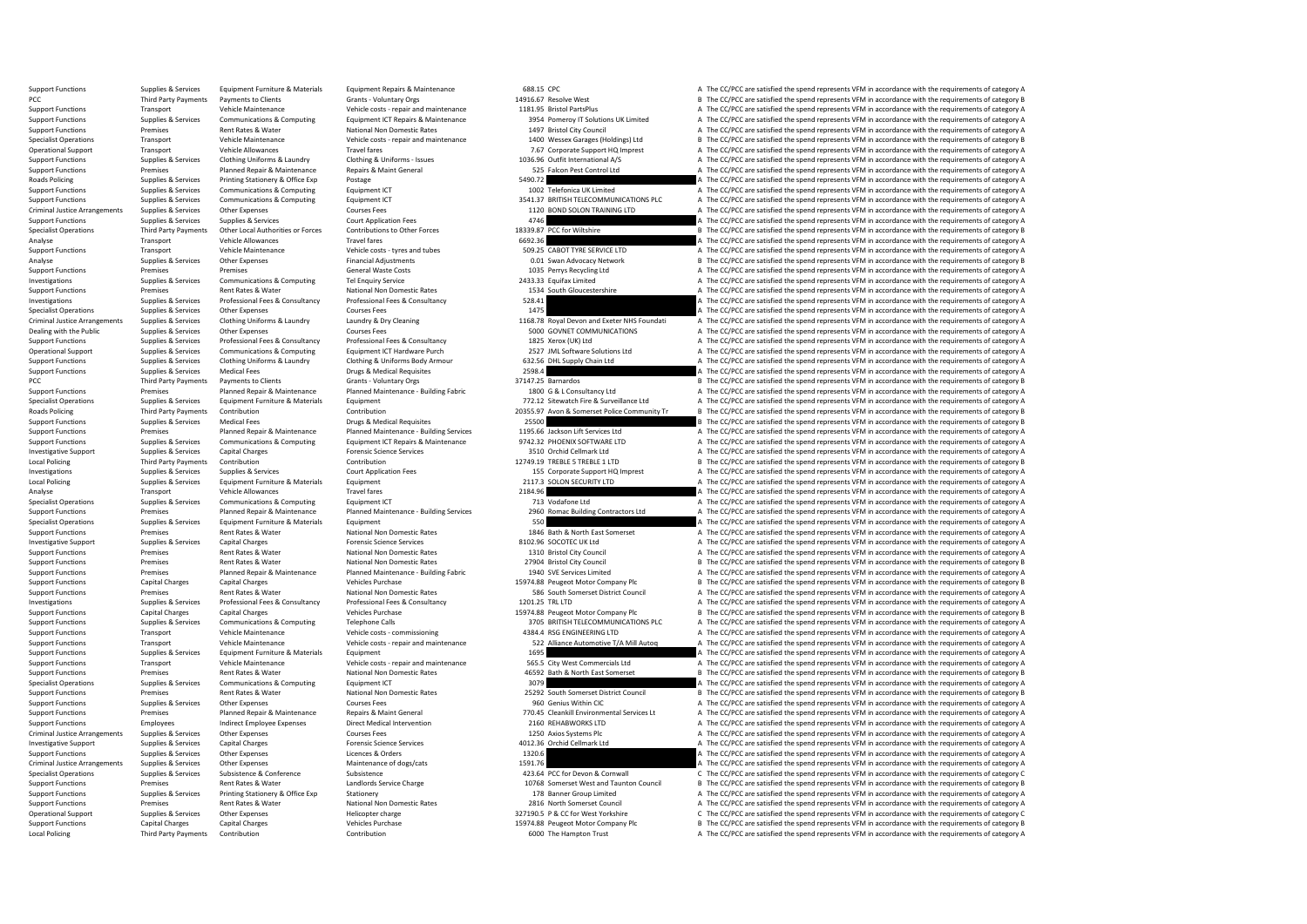Support Functions Premises Rent Rates & Water Rents Rents Rents Rents Rents 2775 SOUTH SOMERSET DISTRICT COUNCIL A The CC/PCC are satisfied the spend represents VFM in accordance with the requirements of category A Grants PCC Third Party Payments of Payments of Clients Grants - Voluntary Orgs Grants - Voluntary Orgs 5268.75 Unseen (UK) A The CC/PCC are satisfied the spend represents VFM in accordance with the requirements of category A Supp Support Employees Indirect Employee Expenses Refunds - Contributions 2651.49 A The CC/PCC are satisfied the spend represents VFM in accordance with the requirements of category A Court Application Fees 2001 HM Courts A The Investigations Supplies & Services Supplies & Services Court Application Fees 904 HM Courts & Tribunal Service A The CC/PCC are satisfied the spend represents VFM in accordance with the requirements of category A Support F Support Functions Capital Charges Capital Charges Additions:Non Enhancing Fees 1500 Mace Cost Consultancy Limited A The CC/PCC are satisfied the spend represents VFM in accordance with the requirements of category A Suppor Support Functions Employees Police Staff Pay & Allowances Staffing Agency Staffing Agency 1840.44 Hays Specialist Recruitment Ltd A The CC/PCC are satisfied the spend represents VFM in accordance with the requirements of c Support Functions Supplies & Services Equipment Furniture & Materials Equipment Operational Support 1814.9 Safeguard Medical Technologies Ltd A The CC/PCC are satisfied the spend represents VFM in accordance with the requi Specialist Operations Third Party Payments Other Local Authorities or Forces Contributions to Other Forces 15620.97 PCC for Gloucestershire B The CC/PCC are satisfied the spend represents VFM in accordance with the require A The CC/PCC are satisfied the spend represents VFM in accordance with the requirements of category A Support Functions Premises Premises Rent Rates & Water National Non Domestic Rates 5694 North Somerset Council<br>Support Supplies & Services Equipment - Consumables Functional Premiers 673.18 A Products (UK) Ltd t/a SceneSaf Investigative Support Support Support Support Support Support Support Consumables Equipment - Consumables Equipment - Consumables Equipment - Consumables and the Same CONSULT CONSULT A The COPCC are satisfied the spend rep Specialist Operations Supplies & Services Communications & Computing Equipment ICT Hardware Purch 9968.64 A The CC/PCC are satisfied the spend represents VFM in accordance with the requirements of category A Computing A Th Dealing with the Public Supplies & Services Supplies & Services Airwave Airwave Airwave 101196.51 Airwave Solutions LTD C The CC/PCC are satisfied the spend represents VFM in accordance with the requirements of category C Operational Support Supplies & Services Other Expenses Dogs - Kennel Purchase & Maint 553.02 Crown Petfoods Ltd A The CC/PCC are satisfied the spend represents VFM in accordance with the requirements of category A The Crow Support Functions Supplies & Services Communications & Computing Telephone Calls Telephone Calls 541.67 British Telecom PLC A The CC/PCC are satisfied the spend represents VFM in accordance with the requirements of categor Clothing & Uniforms - non-stock and the spend of the CC/PCC are satisfied the spend represents VFM in accordance with the requirements of category A and CO/PCC are satisfied the spend represents VFM in accordance with the Support Functions Transport Technology (Philogy State of Philogy State of Philogy State of Allegery Allegery Allegery Allegery Allegery Allegery Allegery Allegery Allegery Allegery Allegery Allegery Allegery Allegery Alleg Analyse Transport Vehicle Allowances Travel fares Travel fares S964.59 A The CC/PCC are satisfied the spend represents VFM in accordance with the requirements of category A Category A Category A Category A The CC/PCC are s Support Functions Support Premises Premises Planned Repair & Maintenance Planned Maintenance - Building Services 9978 STATIC SYSTEMS GROUP PLC A The CC/PCC are satisfied the spend represents VFM in accordance with the requ Support Tunctions Capital Charges Vehicles Purchase Vehicles Purchase 4250 THE BICYCLE CHAIN A The CC/PCC are satisfied the spend represents VFM in accordance with the requirements of category A The CO/PC are satisfied the Support Functions Supplies & Services Communications & Computing Equipment ICT Repairs & Maintenance and a systemate of the COPCC are satisfied the spend represents VFM in accordance with the requirements of category A Con Operational Support Supplies & Services Subsistence Subsistence Bubsistence Hospitality Hospitality 23.12 Corporate Support HQ Imprest A The CC/PCC are satisfied the spend represents VFM in accordance with the requirements Support Functions Premises Rent Rates & Water National Non Domestic Rates 1123 Mendip District Council A The CC/PCC are satisfied the spend represents VFM in accordance with the requirements of category A Support Functions Support Functions Capital Charges Capital Charges Vehicles Purchase Vehicles Purchase 15974.88 Peugeot Motor Company Plc B The CC/PCC are satisfied the spend represents VFM in accordance with the requirements of category B Disused Supplies & Services Communications & Computing Equipment ICT Hardware Purch -325 Capita Secure Information Solutions A The CC/PCC are satisfied the spend represents VFM in accordance with the requirements of catego Support Functions Premises Rent Rates & Water Mational Non Domestic Rates 11725 South Gloucestershire B The CC/PCC are satisfied the spend represents VFM in accordance with the requirements of category B Special National N Supplies & Services Communications & Computing Equipment ICT Repairs & Maintenance and a service of the CC/PCC are satisfied the spend represents VFM in accordance with the requirements of category A and the computations a Support Functions Supplies & Services Other Expenses Legal Fees 3rd Party Legal Tees 3rd Party 1032 A The CC/PCC are satisfied the spend represents VFM in accordance with the requirements of category A Support Functions Su Support Functions Supplies & Services Printing Stationery & Office Exp Postage Printing Stationery A Office Exp Postage 2000 PURCHASE POWER 2000 PURCHASE POWER A The CC/PCC are satisfied the spend represents VFM in accorda Operational Support Supplies & Services Other Expenses Horses - Farrier Costs Horses - Farrier Costs Farrier Costs 530 Paul Horner Farrier A The CC/PCC are satisfied the spend represents VFM in accordance with the requirem Premises Planned Repair & Maintenance Repairs & Maint General 1757.6 Boing Rapid Secure Ltd A The CC/PCC are satisfied the spend represents VFM in accordance with the requirements of category A Support of the spend represe Specialist Operations Supplies Services Contractors/ Fees & Hired Services Fees & Hired Services Fees & Hired Services Fees A The CC/PCC are satisfied the spend represents VFM in accordance with the requirements of categor Support Functions Supplies & Services Other Expenses Legal Costs & Services Legal Costs & Services Cegal Costs & Services 535.2 A The CC/PCC are satisfied the spend represents VFM in accordance with the requirements of cat Support Functions Premises Rent Rates & Water Rents Rents Rents Rents Rents Rents Rents Rents 2025 Thornbury Town Council A The CC/PCC are satisfied the spend represents VFM in accordance with the requirements of category Specialist Operations Transport HQ Imprest A The CC/PCC are satisfied the spend represents VFM in accordance with the requirements of category A The CC/PCC are satisfied the spend represents VFM in accordance with the requ Support Functions Supplies & Services Communications & Computing Telephone Calls 90.79 BRITISH TELECOMMUNICATIONS PLC B The CC/PCC are satisfied the spend represents VFM in accordance with the requirements of category B Ve Support Functions Capital Charges Capital Charges Capital Charges Vehicles Purchase Vehicles Purchase 17461.97 Ford Motor Company Limited B The CC/PCC are satisfied the spend represents VFM in accordance with the requireme Support Functions Premises Planned Repair & Maintenance Planned Maintenance - Building Fabric 2000 SVE Services Limited A The CC/PCC are satisfied the spend represents VFM in accordance with the requirements of category A Capital Charges Vehicles Purchase Vehicles Purchase 15974.88 Peugeot Motor Company Plc B The CC/PCC are satisfied the spend represents VFM in accordance with the requirements of category B and the requirements of category Support Functions Supplies & Services Communications & Computing Equipment ICT Support Equipment ICT and the COMPOS and the CC/PCC are satisfied the spend represents VFM in accordance with the requirements of category A Su Support Functions Premises Cleaning & Domestic Supplies Cleaning Charges Cleaning Charges Cleaning Charges Cleaning Charges 730 Sodexo Limited A The CC/PCC are satisfied the spend represents VFM in accordance with the requ Support Functions Premises Premises Unplanned Repair & Maintenance Responsive Maint - Internal Wall or Door 943.2 Avon County Blinds A The CC/PCC are satisfied the spend represents VFM in accordance with the requirements o Third Party Payments Other Local Authorities or Forces Charges - Financial Services 2007 2573.25 South West Audit Partnership Ltd B The CC/PCC are satisfied the spend represents VFM in accordance with the requirements of c Support Functions Supplies & Services Contractors/Fees Aired Services Fees & Hired Hired Healthes Aired Marketing and the Support Punction and of Finance L A The CC/PCC are satisfied the spend represents VFM in accordance Support Functions Supplies & Services Other Expenses Legal Fees 3rd Party 1200 A The CC/PCC are satisfied the spend represents VFM in accordance with the requirements of category A Category A Category A The CC/PCC are sati Employees Police Staff Pay & Allowances Staffing Agency 2587.5 Hay Specialist Recruitment Ltd A The CC/PCC are satisfied the spend represents VFM in accordance with the requirements of category Assumption and the requireme Support Functions Supplies & Services Communications & Computing Equipment ICT Software 2487 ASSA ABLOY Ltd T/A Traka A The CC/PCC are satisfied the spend represents VFM in accordance with the requirements of category A Ve Support Functions Transport Vehicle Maintenance Vehicle Costs - repair and maintenance 930.98 Staceys Motors A The CC/PCC are satisfied the spend represents VFM in accordance with the requirements of category A Vehicle Cos Support Functions Supplies & Services Professional Fees & Consultancy Professional Fees & Consultancy Professional Fees & Consultancy Support Planning A The CC/PCC are satisfied the spend represents VFM in accordance with A The CC/PCC are satisfied the spend represents VFM in accordance with the requirements of category A Support Functions Premises Provides Planned Repair & Maintenance Planned Maintenance - Building Fabric 2023.31 Glide Student & Residential Ltd A The CC/PCC are satisfied the spend represents VFM in accordance with the requ Investigative Support Supplies & Services Capital Charges Capital Charges Forensic Science Services 21288.36 Orchid Cellmark Ltd B The CC/PCC are satisfied the spend represents VFM in accordance with the requirements of ca B The CC/PCC are satisfied the spend represents VFM in accordance with the requirements of category B Support Fundies & Services Fault Funditure & Materials Faulthough Faulthough Funditure & Materials Faulthough Faulthough The COREA A Service A The CC/PCC are satisfied the spend represents VFM in accordance with the requir Support Functions Premises Rent Rates & Water National Non Domestic Rates 911 Bristol City Council A The CC/PCC are satisfied the spend represents VFM in accordance with the requirements of category A Vehicle Category A Ve Support Functions Transport Vehicle Maintenance Vehicle costs - tyres and tubes 690 GOODYEAR TYRES UK LTD A The CC/PCC are satisfied the spend represents VFM in accordance with the requirements of category A Courses Course Investigative Support Supplies & Services Other Expenses Courses Courses Courses Courses Courses Courses Courses Courses Courses Courses Courses Courses Courses Courses Courses 21600 Alecto Forensic Services Ltd B The CC/P Roads Policing Supplies & Services Printing Stationery & Office Exp Postage Postage Printing Stationery & Office Exp Postage 6117.09 A The CC/PCC are satisfied the spend represents VFM in accordance with the requirements o Support Functions Support Functions Support Functions Contractors/ Fees & Hired Services Fees & Hired 2711.67 My Staff Shop Limited 2711.67 My Staff Shop Limited A The CC/PCC are satisfied the spend represents VFM in accor Support Functions Premises Rent Rates & Water Rents Rents Rents and Rents and Parking Ltd A The CC/PCC are satisfied the spend represents VFM in accordance with the requirements of category A Support Functions Premises Pla A The CC/PCC are satisfied the spend represents VFM in accordance with the requirements of category A Investigations Supplies & Services Other Expenses Legal Costs & Services Legal Costs & Services Legal Costs & Services 2001 Courses Legal Costs & Services Connect Represents of category A The CC/PCC are satisfied the spend Specialist Operations Supplies & Services Other Expenses Courses Fees Courses Fees Courses Fees 6680 Food Standards Agency A The CC/PCC are satisfied the spend represents VFM in accordance with the requirements of category  $\Delta$  The CC/PCC are satisfied the spend represents VFM in accordance with the requirements of category A Analyse Transport Vehicle Allowances Travel fares Travel fares Travel fares S315.58 A The CC/PCC are satisfied the spend represents VFM in accordance with the requirements of category A The Critical Research Contractors of Supplies & Services Contractors/Fees & Hired Services Fees & Hired External Audit Fee Mired Music Least and Discussion Discussion Discussion Discussion Discussion Discussion of Finance L<br>Supplies & Services Other External PCC Supplies & Services Other Expenses External Audit Fee 6998 GRANT THORNTON UK LLP A The CC/PCC are satisfied the spend represents VFM in accordance with the requirements of category A Supplies & Services Equipment Eurin Specialist Operations Supplies & Services Equipment Furniture & Materials Equipment Equipment Equipment Equipment<br>Support Functions Support Transport Vehicle Maintenance Vehicle Costs repair and maintenance 708.52 SJ Cook Support Functions Transport Vehicle Maintenance Vehicle costs - repair and maintenance 708.52 SJ Cook & Sons A The CC/PCC are satisfied the spend represents VFM in accordance with the requirements of category A Vehicle cos Support Functions Transport HQ Imprest A The CC/PCC are satisfied the spend represents VFM in accordance with the requirements of category A The CC/PCC are satisfied the spend represents VFM in accordance with the requirem Criminal Justice Arrangements Employees Police Overtime Police Sergeant - Overtime Police Sergeant - Overtime<br>Criminal Devon Arrange Planned Maintenance - Planned Maintenance - Building Fabric 177.63 DRA Maintenance Itd a Premises Planned Repair & Maintenance Planned Maintenance - Building Fabric 1226.53 DRA Maintenance Ltd A The CC/PCC are satisfied the spend represents VFM in accordance with the requirements of category A Disused Transport Vehicle Hire Hired Vehicle Costs 900 COUNTY CARS A The CC/PCC are satisfied the spend represents VFM in accordance with the requirements of category A Support Functions Supplies & Services Communications & Computing Equipment ICT Repairs & Maintenance 16120 EBC Group (UK) Ltd BC/PCC are satisfied the spend represents VFM in accordance with the requirements of category B<br> A The CC/PCC are satisfied the spend represents VFM in accordance with the requirements of category A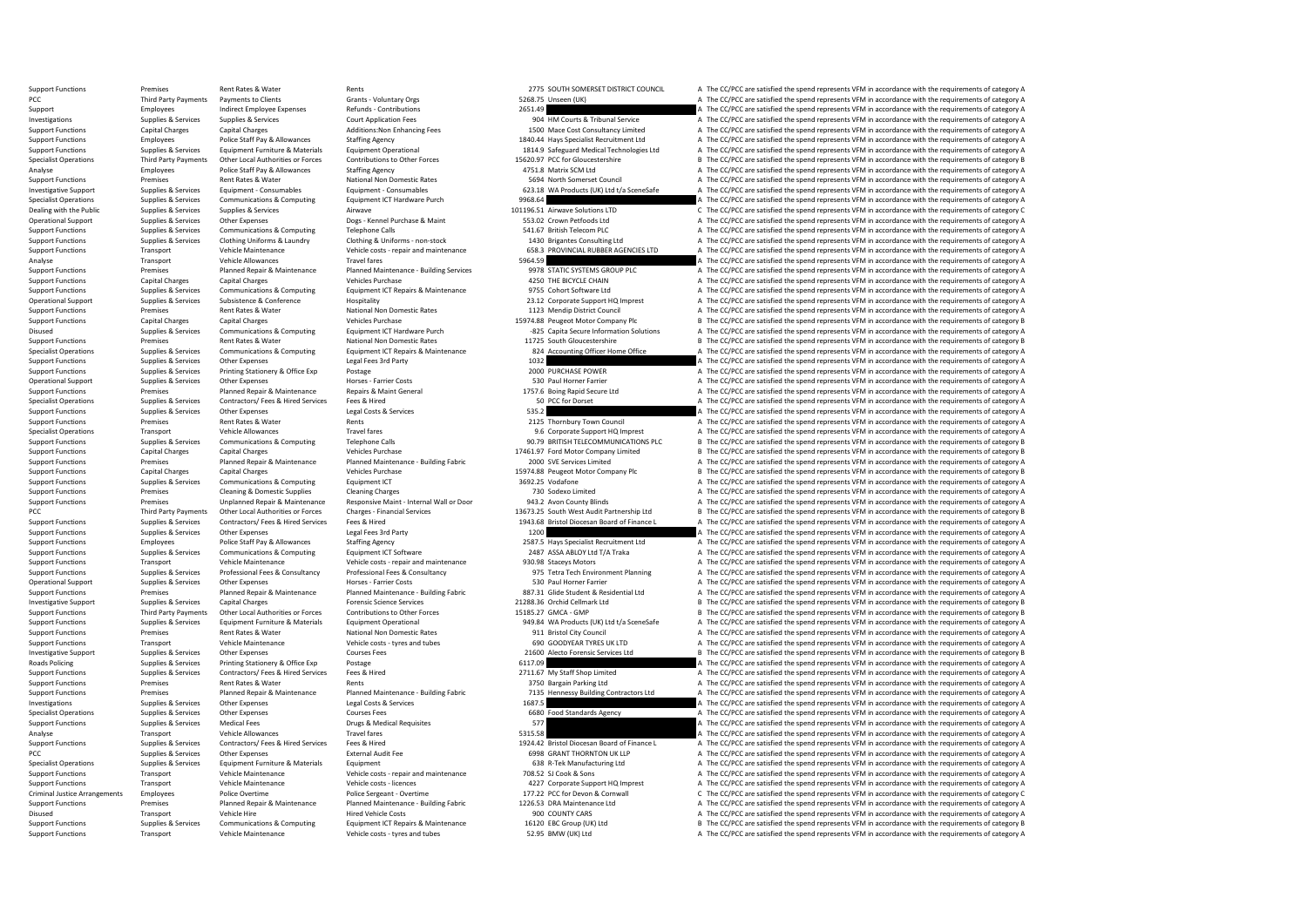| <b>Specialist Operations</b>         | Supplies & Services    | Communications & Computing         | <b>Telephone Calls</b>                    | 717.5 Vodafone Corporate Limited            | A The CC/PCC are satisfied the spend represents VFM in accordance with the requirements of category A |
|--------------------------------------|------------------------|------------------------------------|-------------------------------------------|---------------------------------------------|-------------------------------------------------------------------------------------------------------|
| <b>Support Functions</b>             | Premises               | Rent Rates & Water                 | National Non Domestic Rates               | 7782 Bristol City Council                   | A The CC/PCC are satisfied the spend represents VFM in accordance with the requirements of category A |
| <b>Support Functions</b>             | Premises               | Premises                           | General Waste Costs                       | -1071.44 SUEZ Recycling and Recovery UK Ltd | A The CC/PCC are satisfied the spend represents VFM in accordance with the requirements of category A |
| Investigations                       | Supplies & Services    | Supplies & Services                | <b>Court Application Fees</b>             | 1130 HM Courts & Tribunal Service           | A The CC/PCC are satisfied the spend represents VFM in accordance with the requirements of category A |
| Disused                              | Supplies & Services    | Communications & Computing         | Equipment ICT Software                    | 625 Fidenda Ltd                             | A The CC/PCC are satisfied the spend represents VFM in accordance with the requirements of category A |
|                                      | Transport              | Vehicle Allowances                 | <b>Travel fares</b>                       | 1469.13                                     | A The CC/PCC are satisfied the spend represents VFM in accordance with the requirements of category A |
| Analyse                              |                        |                                    |                                           |                                             |                                                                                                       |
| <b>Support Functions</b>             | Transport              | Vehicle Maintenance                | Vehicle costs - tyres and tubes           | 780.01 CABOT TYRE SERVICE LTD               | A The CC/PCC are satisfied the spend represents VFM in accordance with the requirements of category A |
| <b>Support Functions</b>             | Supplies & Services    | Equipment Furniture & Materials    | Loose Furniture                           | 1020.3 GARRAN LOCKERS LTD                   | A The CC/PCC are satisfied the spend represents VFM in accordance with the requirements of category A |
| <b>Local Policing</b>                | Supplies & Services    | Printing Stationery & Office Exp   | Printing                                  | 166.73 Xerox (UK) Ltd                       | A The CC/PCC are satisfied the spend represents VFM in accordance with the requirements of category A |
| <b>Specialist Operations</b>         | Employees              | Police Pay & Allowances            | Police PC - Pay, NI, Pension              | 4862 PCC for Gloucestershire                | A The CC/PCC are satisfied the spend represents VFM in accordance with the requirements of category A |
| <b>Support Functions</b>             | Supplies & Services    | Communications & Computing         | Equipment ICT                             | 8424.27 Telefonica UK Limited               | A The CC/PCC are satisfied the spend represents VFM in accordance with the requirements of category A |
| <b>Support Functions</b>             | <b>Capital Charges</b> | Capital Charges                    | <b>Construction &amp; Conversion Fees</b> | 17862.03                                    | B The CC/PCC are satisfied the spend represents VFM in accordance with the requirements of category B |
| Support                              | Employees              | Indirect Employee Expenses         | Refunds - Contributions                   | 1016.26                                     | A The CC/PCC are satisfied the spend represents VFM in accordance with the requirements of category A |
| <b>Support Functions</b>             | <b>Capital Charges</b> | <b>Capital Charges</b>             | Vehicles Purchase                         |                                             | B The CC/PCC are satisfied the spend represents VFM in accordance with the requirements of category B |
|                                      |                        |                                    |                                           | 15974.88 Peugeot Motor Company Plc          |                                                                                                       |
| <b>Support Functions</b>             | Supplies & Services    | Printing Stationery & Office Exp   | Postage                                   | 930.86 Quadient UK Limited                  | A The CC/PCC are satisfied the spend represents VFM in accordance with the requirements of category A |
| <b>Specialist Operations</b>         | Supplies & Services    | Contractors/ Fees & Hired Services | Fees & Hired                              | 2750 CM Logistics                           | A The CC/PCC are satisfied the spend represents VFM in accordance with the requirements of category A |
| <b>Support Functions</b>             | Employees              | Police Staff Pay & Allowances      | <b>Staffing Agency</b>                    | 2587.5 Hays Specialist Recruitment Ltd      | A The CC/PCC are satisfied the spend represents VFM in accordance with the requirements of category A |
| <b>Criminal Justice Arrangements</b> | Supplies & Services    | Other Expenses                     | <b>Courses Fees</b>                       | 918 Dings Crusaders Rugby Football Club     | A The CC/PCC are satisfied the spend represents VFM in accordance with the requirements of category A |
| <b>Support Functions</b>             | Transport              | Vehicle Maintenance                | Vehicle costs - repair and maintenance    | 14699.93 Clifford Thames Limited            | B The CC/PCC are satisfied the spend represents VFM in accordance with the requirements of category B |
| <b>Support Functions</b>             | Transport              | Vehicle Maintenance                | Vehicle costs - repair and maintenance    | 693.37 BRISTOL STREET MOTORS                | A The CC/PCC are satisfied the spend represents VFM in accordance with the requirements of category A |
| <b>Investigative Support</b>         | Supplies & Services    | <b>Capital Charges</b>             | <b>Forensic Science Services</b>          | 14562.59 Key Forensic Services Ltd          | B The CC/PCC are satisfied the spend represents VFM in accordance with the requirements of category B |
|                                      |                        |                                    |                                           |                                             |                                                                                                       |
| <b>Investigative Support</b>         | Supplies & Services    | <b>Capital Charges</b>             | <b>Forensic Science Services</b>          | 3104.4 Orchid Cellmark Ltd                  | A The CC/PCC are satisfied the spend represents VFM in accordance with the requirements of category A |
| <b>Support Functions</b>             | Third Party Payments   | Other Local Authorities or Forces  | Contributions to Other Forces             | 15643.62 PCC for Gloucestershire            | B The CC/PCC are satisfied the spend represents VFM in accordance with the requirements of category B |
| <b>Specialist Operations</b>         | Third Party Payments   | Other Local Authorities or Forces  | Contributions to Other Forces             | 14668.89 PCC for Gloucestershire            | B The CC/PCC are satisfied the spend represents VFM in accordance with the requirements of category B |
| <b>Support Functions</b>             | Supplies & Services    | <b>Capital Charges</b>             | <b>Forensic Science Services</b>          | 298 Key Forensic Services Ltd               | A The CC/PCC are satisfied the spend represents VFM in accordance with the requirements of category A |
| <b>Support Functions</b>             | <b>Capital Charges</b> | <b>Capital Charges</b>             | ICT Equipment Purchase                    | -825 Capita Secure Information Solutions    | A The CC/PCC are satisfied the spend represents VFM in accordance with the requirements of category A |
| <b>Criminal Justice Arrangements</b> | Supplies & Services    | Other Expenses                     | Remand costs                              | 873.62 Bidfood                              | A The CC/PCC are satisfied the spend represents VFM in accordance with the requirements of category A |
|                                      |                        |                                    |                                           |                                             |                                                                                                       |
| <b>Specialist Operations</b>         | Supplies & Services    | Communications & Computing         | Equipment ICT                             | 522.79 Telefonica UK Limited                | A The CC/PCC are satisfied the spend represents VFM in accordance with the requirements of category A |
| <b>Support Functions</b>             | Transport              | Vehicle Maintenance                | Vehicle costs - commissioning             | 8000 CANM8 Ltd                              | A The CC/PCC are satisfied the spend represents VFM in accordance with the requirements of category A |
| <b>Support Functions</b>             | Premises               | Planned Repair & Maintenance       | Planned Maintenance - Building Services   | 870.74 Fullstop Fire & Security Ltd         | A The CC/PCC are satisfied the spend represents VFM in accordance with the requirements of category A |
| <b>Investigative Support</b>         | Supplies & Services    | Equipment Furniture & Materials    | <b>Equipment Operational</b>              | 3328 WA Products (UK) Ltd t/a SceneSafe     | A The CC/PCC are satisfied the spend represents VFM in accordance with the requirements of category A |
| PCC                                  | Third Party Payments   | Payments to Clients                | <b>Grants - Voluntary Orgs</b>            | 27305.84 Victim Support                     | B The CC/PCC are satisfied the spend represents VFM in accordance with the requirements of category B |
| <b>Specialist Operations</b>         | Supplies & Services    | <b>Capital Charges</b>             | <b>Forensic Science Services</b>          | 2580 Systems Technology Consultants Ltd     | A The CC/PCC are satisfied the spend represents VFM in accordance with the requirements of category A |
|                                      |                        |                                    |                                           |                                             |                                                                                                       |
| <b>Investigative Support</b>         | Supplies & Services    | <b>Capital Charges</b>             | <b>Forensic Science Services</b>          | 7692.39 Key Forensic Services Ltd           | A The CC/PCC are satisfied the spend represents VFM in accordance with the requirements of category A |
| <b>Support Functions</b>             | Supplies & Services    | <b>Medical Fees</b>                | Drugs & Medical Requisites                | 762                                         | A The CC/PCC are satisfied the spend represents VFM in accordance with the requirements of category A |
| Investigations                       | Supplies & Services    | Professional Fees & Consultancy    | Professional Fees & Consultancy           | 9750 Edinburgh Innovations                  | A The CC/PCC are satisfied the spend represents VFM in accordance with the requirements of category A |
| <b>Support Functions</b>             | Supplies & Services    | Communications & Computing         | Equipment ICT Repairs & Maintenance       | 1395 ATOS IT Services UK Ltd                | A The CC/PCC are satisfied the spend represents VFM in accordance with the requirements of category A |
| <b>Support Functions</b>             | Supplies & Services    | Communications & Computing         | <b>Telephone Calls</b>                    | 10886.82 British Telecom PLC                | B The CC/PCC are satisfied the spend represents VFM in accordance with the requirements of category B |
| <b>Criminal Justice Arrangements</b> | Supplies & Services    | Clothing Uniforms & Laundry        | Laundry & Dry Cleaning                    | 1259.34 Royal Devon and Exeter NHS Foundati | A The CC/PCC are satisfied the spend represents VFM in accordance with the requirements of category A |
| <b>Support Functions</b>             | Supplies & Services    | Supplies & Services                | <b>Court Application Fees</b>             | 155 Corporate Support HQ Imprest            | A The CC/PCC are satisfied the spend represents VFM in accordance with the requirements of category A |
| <b>Criminal Justice Arrangements</b> | Supplies & Services    | Equipment Furniture & Materials    | <b>Equipment Cleaning &amp; Materials</b> | 21.5 WA Products (UK) Ltd t/a SceneSafe     | A The CC/PCC are satisfied the spend represents VFM in accordance with the requirements of category A |
|                                      |                        |                                    |                                           |                                             |                                                                                                       |
| <b>Roads Policing</b>                | Supplies & Services    | Printing Stationery & Office Exp   | Printing                                  | 100 Xerox (UK) Ltd                          | A The CC/PCC are satisfied the spend represents VFM in accordance with the requirements of category A |
| <b>Support Functions</b>             | Supplies & Services    | Equipment Furniture & Materials    | Loose Furniture                           | 958 BOF Group Ltd                           | A The CC/PCC are satisfied the spend represents VFM in accordance with the requirements of category A |
| <b>Support Functions</b>             | Premises               | Planned Repair & Maintenance       | Planned Maintenance - Building Fabric     | 1240 Distinction Scaffolding Ltd            | A The CC/PCC are satisfied the spend represents VFM in accordance with the requirements of category A |
| <b>Support Functions</b>             | Transport              | Vehicle Maintenance                | Vehicle costs - tyres and tubes           | 581.6 CABOT TYRE SERVICE LTD                | A The CC/PCC are satisfied the spend represents VFM in accordance with the requirements of category A |
| <b>Criminal Justice Arrangements</b> | Supplies & Services    | Equipment Furniture & Materials    | Equipment                                 | 583.75 SP Services (UK) Ltd                 | A The CC/PCC are satisfied the spend represents VFM in accordance with the requirements of category A |
| <b>Support Functions</b>             | Supplies & Services    | Communications & Computing         | <b>Telephone Calls</b>                    | 541.67 British Telecom PLC                  | A The CC/PCC are satisfied the spend represents VFM in accordance with the requirements of category A |
| <b>Specialist Operations</b>         | Supplies & Services    | Professional Fees & Consultancy    | Professional Fees & Consultancy           | 874.4 IGM Consultancy                       | A The CC/PCC are satisfied the spend represents VFM in accordance with the requirements of category A |
|                                      |                        |                                    |                                           |                                             |                                                                                                       |
| <b>Support Functions</b>             | Premises               | Rent Rates & Water                 | National Non Domestic Rates               | 13077 Somerset West and Taunton Council     | B The CC/PCC are satisfied the spend represents VFM in accordance with the requirements of category B |
| <b>Criminal Justice Arrangements</b> | Supplies & Services    | Other Expenses                     | Maintenance of dogs/cats                  | 587.94                                      | A The CC/PCC are satisfied the spend represents VFM in accordance with the requirements of category A |
| <b>Support Functions</b>             | Supplies & Services    | Communications & Computing         | Equipment ICT                             | 1738.58 Nominet UK                          | A The CC/PCC are satisfied the spend represents VFM in accordance with the requirements of category A |
| Operational Support                  | Supplies & Services    | Equipment Furniture & Materials    | <b>Equipment Operational</b>              | 900 Revolution Air Services Ltd             | A The CC/PCC are satisfied the spend represents VFM in accordance with the requirements of category A |
| <b>Support Functions</b>             | Supplies & Services    | Professional Fees & Consultancy    | Professional Fees & Consultancy           | 1825 Xerox (UK) Ltd                         | A The CC/PCC are satisfied the spend represents VFM in accordance with the requirements of category A |
| <b>Specialist Operations</b>         | Premises               | Cleaning & Domestic Supplies       | <b>Cleaning Charges</b>                   | 1572.7 Sodexo Limited                       | B The CC/PCC are satisfied the spend represents VFM in accordance with the requirements of category B |
| <b>Support Functions</b>             | Supplies & Services    | Equipment Furniture & Materials    | Equipment                                 | 7942.5                                      | A The CC/PCC are satisfied the spend represents VFM in accordance with the requirements of category A |
|                                      |                        |                                    |                                           |                                             |                                                                                                       |
| <b>Support Functions</b>             | Premises               | Planned Repair & Maintenance       | Planned Maintenance - Building Services   | 5060.73 Artworks Solutions Ltd              | A The CC/PCC are satisfied the spend represents VFM in accordance with the requirements of category A |
| <b>Support Functions</b>             | Premises               | Rent Rates & Water                 | National Non Domestic Rates               | 698 Somerset West and Taunton Council       | A The CC/PCC are satisfied the spend represents VFM in accordance with the requirements of category A |
| <b>Support Functions</b>             | Premises               | Rent Rates & Water                 | <b>National Non Domestic Rates</b>        | 2096 Mendip District Council                | A The CC/PCC are satisfied the spend represents VFM in accordance with the requirements of category A |
| <b>Support Functions</b>             | Supplies & Services    | Other Expenses                     | <b>Courses Fees</b>                       | 875.88 College of Policing Ltd              | A The CC/PCC are satisfied the spend represents VFM in accordance with the requirements of category A |
| Disused                              | Supplies & Services    | Printing Stationery & Office Exp   | Printing                                  | 3162.19 Xerox (UK) Ltd                      | A The CC/PCC are satisfied the spend represents VFM in accordance with the requirements of category A |
| <b>Investigative Support</b>         | Supplies & Services    | Other Expenses                     | <b>Courses Fees</b>                       | 2274 College of Policing Ltd                | A The CC/PCC are satisfied the spend represents VFM in accordance with the requirements of category A |
|                                      |                        | Equipment Furniture & Materials    |                                           | 730 Sonic Communications (INT) Ltd          |                                                                                                       |
| <b>Specialist Operations</b>         | Supplies & Services    |                                    | Equipment                                 |                                             | A The CC/PCC are satisfied the spend represents VFM in accordance with the requirements of category A |
| <b>Specialist Operations</b>         | Supplies & Services    | Other Expenses                     | <b>Courses Fees</b>                       | 988 PCC for Dorset                          | A The CC/PCC are satisfied the spend represents VFM in accordance with the requirements of category A |
| <b>Investigative Support</b>         | Supplies & Services    | <b>Capital Charges</b>             | <b>Forensic Science Services</b>          | 12719.8 Key Forensic Services Ltd           | B The CC/PCC are satisfied the spend represents VFM in accordance with the requirements of category B |
| <b>Support Functions</b>             | Supplies & Services    | Equipment Furniture & Materials    | Equipment                                 | 47.78 Corporate Support HQ Imprest          | A The CC/PCC are satisfied the spend represents VFM in accordance with the requirements of category A |
| <b>Support Functions</b>             | Supplies & Services    | Communications & Computing         | Equipment ICT Repairs & Maintenance       | 900 Specialist Computer Centres             | A The CC/PCC are satisfied the spend represents VFM in accordance with the requirements of category A |
| <b>Specialist Operations</b>         |                        |                                    | <b>Courses Fees</b>                       | 412 National Crime Agency                   | A The CC/PCC are satisfied the spend represents VFM in accordance with the requirements of category A |
|                                      |                        |                                    |                                           |                                             |                                                                                                       |
|                                      | Supplies & Services    | Other Expenses                     |                                           |                                             |                                                                                                       |
| Investigations                       | Supplies & Services    | Printing Stationery & Office Exp   | Printing                                  | 61.56 Xerox (UK) Ltd                        | A The CC/PCC are satisfied the spend represents VFM in accordance with the requirements of category A |
| <b>Support Functions</b>             | Supplies & Services    | Other Expenses                     | Legal Fees 3rd Party                      | 1250                                        | A The CC/PCC are satisfied the spend represents VFM in accordance with the requirements of category A |
| <b>Support Functions</b>             | Transport              | Vehicle Maintenance                | Vehicle costs - tyres and tubes           | 524.52 CABOT TYRE SERVICE LTD               | A The CC/PCC are satisfied the spend represents VFM in accordance with the requirements of category A |
| <b>Support Functions</b>             | Supplies & Services    | Communications & Computing         | Equipment ICT Software                    | 500                                         | A The CC/PCC are satisfied the spend represents VFM in accordance with the requirements of category A |
| <b>Support Functions</b>             | Supplies & Services    | <b>Capital Charges</b>             | <b>Forensic Science Services</b>          | 787.73 Orchid Cellmark Ltd                  | A The CC/PCC are satisfied the spend represents VFM in accordance with the requirements of category A |
| <b>Support Functions</b>             | Supplies & Services    | <b>Capital Charges</b>             | <b>Forensic Science Services</b>          | 958.05 Orchid Cellmark Ltd                  | A The CC/PCC are satisfied the spend represents VFM in accordance with the requirements of category A |
| <b>Support Functions</b>             | Capital Charges        | Capital Charges                    | <b>Vehicles Purchase</b>                  | 15974.88 Peugeot Motor Company Plc          | B The CC/PCC are satisfied the spend represents VFM in accordance with the requirements of category B |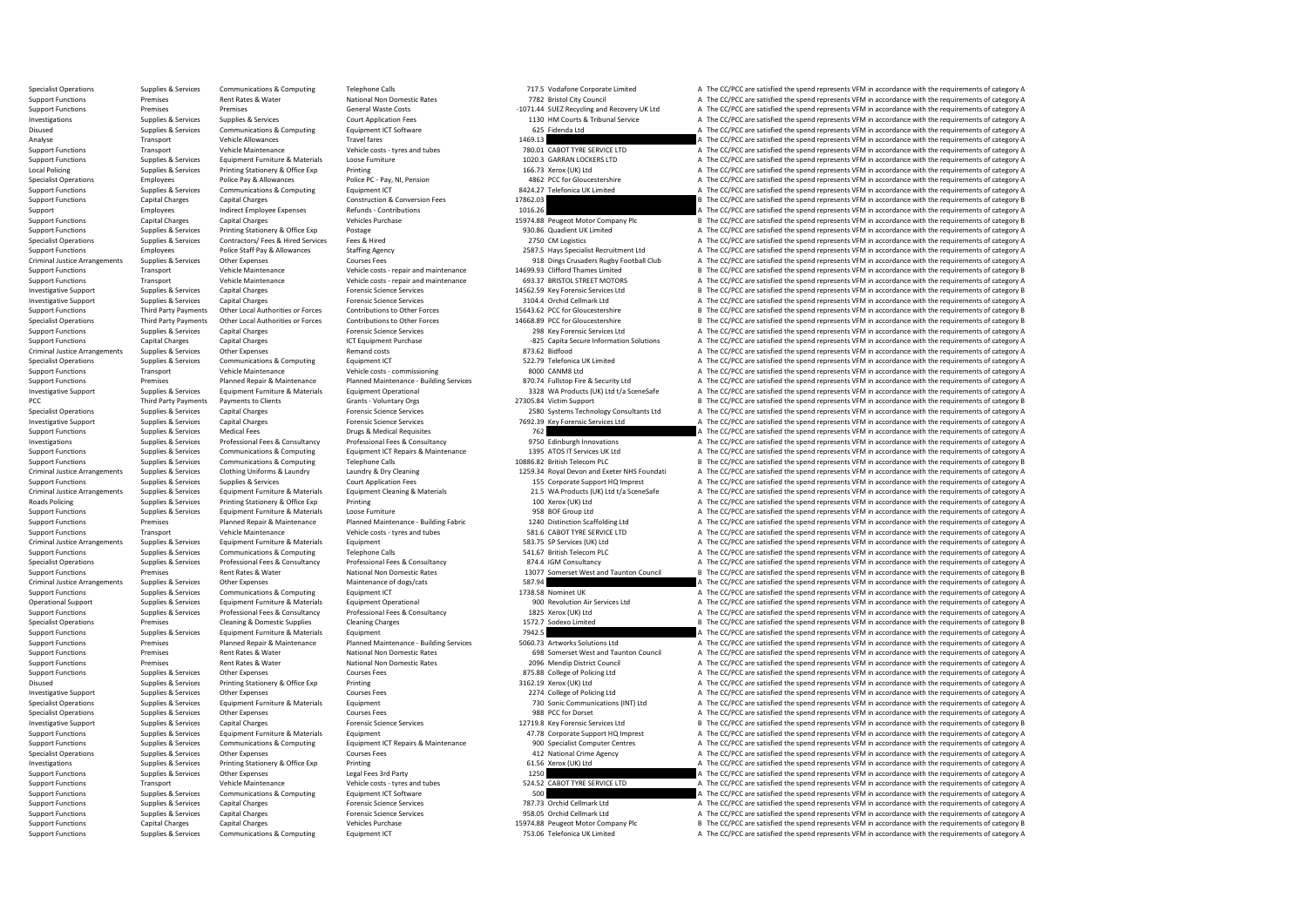Operational Support Supplies & Services Other Expenses Vet Fees & Supplies Vet Fees & Supplies 2917.86 B & W Equine Group Ltd A The CC/PCC are satisfied the spend represents VFM in accordance with the requirements of categ Support Functions Third Party Payments Other Local Authorities or Forces Contributions to Other Forces 14590.18 PCC for Gloucestershire B The CC/PCC are satisfied the spend represents VFM in accordance with the requirement Operational Support Supplies & Services Other Expenses Helicopter charge Helicopter charge 327190.5 P & CC for West Yorkshire C The CC/PCC are satisfied the spend represents VFM in accordance with the requirements of categ Capital Charges Capital Charges Vehicles Purchase 15974.88 Peugeot Motor Company Plc B The CC/PCC are satisfied the spend represents VFM in accordance with the requirements of category B<br>Supplies & Services Professional Fr Investigations Supplies & Services Professional Fees & Consultancy Professional Fees & Consultancy Professional Fees & Consultancy Professional Fees & Consultancy Supplies & Services Professional Fees & Consultancy Profess Support Functions Supplies & Services Communications & Computing Equipment ICT Repairs & Maintenance 2009.76 Cobort Software Ltd A The CC/PCC are satisfied the spend represents VFM in accordance with the requirements of ca Investigative Support Supplies & Services Capital Charges Forensic Science Services Forensic Science Services Forensic Science Services 750 Key Forensic Services Ltd A The CC/PCC are satisfied the spend represents VFM in a Investigative Support Support Support Supplies & Services Communications & Computing Equipment ICT Hardware Purch 634 Bechtle Direct Ltd A The CC/PCC are satisfied the spend represents VFM in accordance with the requiremen Support Functions Supplies & Services Catering Catering 1825.31 Sodexo Limited A The CC/PCC are satisfied the spend represents VFM in accordance with the requirements of category A Local Policing Catering Catering Catering Catering Catering Catering Catering Catering Catering Catering Catering Catering 613.27 Sodexo Limited A The CC/PCC are satisfied the spend represents VFM in accordance with the re Operational Support Supplies & Services Printing Stationery & Office Exp Printing Printing Printing Printing Printing Printing Printing 102 Xerox (UK) Ltd A The CC/PCC are satisfied the spend represents VFM in accordance w Specialist Operations Premises Premises Rent Rates & Water Landlords Service Charge 2012.84 National Crime Agency A The CC/PCC are satisfied the spend represents VFM in accordance with the requirements of category B<br>Suppli Support Functions Supplies & Services Equipment Furniture & Materials Equipment 1559.65 County Marquees Ltd B The CC/PCC are satisfied the spend represents VFM in accordance with the requirements of category B Radis Politi Roads Policing Supplies & Supplies & Services Printing Stationery & Office Exp Postage Printing Stationery A The CO/PCC are satisfied the spend represents VFM in accordance with the requirements of category A Supplies & Se Support Functions Supplies & Services Contractors/ Fees & Hired Services Fees & Hired Hired -1250 Cyclescheme Ltd A The CC/PCC are satisfied the spend represents VFM in accordance with the requirements of category A Contri Contribution<br>Contribution Contribution Contribution Contribution Contribution Contribution Contribution Contribution Contri<br>General Waste Costs Contribution Contribution 256.07 SUEZ Recycline and Recovery UK Ltd A The CC/P Support Functions Premises Premises Premises Premises Support Costs 526.07 SUEZ Recycling and Recovery UK Ltd A The CC/PCC are satisfied the spend represents VFM in accordance with the requirements of category A The CC/PC Support Functions Capital Charges Capital Charges Vehicles Purchase Vehicles Purchase 15974.88 Peugeot Motor Company Plc B The CC/PCC are satisfied the spend represents VFM in accordance with the requirements of category B Other Expenses Courses Fees Courses Fees 5000 Bristol City Council A The CC/PCC are satisfied the spend represents VFM in accordance with the requirements of category A The CC/PC are satisfied the spend represents VFM in a Support Employees Indirect Employee Expenses Refunds - Contributions 1152.24 A The CC/PCC are satisfied the spend represents VFM in accordance with the requirements of category A Criminal lustice Arrangements Supporters Ca Criminal Justice Arrangements Supplies & Services Capital Charges Forensic Science Services Forensic Science Services Forensic Science Services 1136.8 Orchid Cellmark Ltd A The CC/PCC are satisfied the spend represents VFM Support Functions Supplies & Services Equipment Furniture & Materials Equipment Equipment Equipment 1647 BOF Group Ltd A The CC/PCC are satisfied the spend represents VFM in accordance with the requirements of category A V Support Functions Transport Vehicle Maintenance Vehicle Costs - repair and maintenance 4931.1 SJ Cook & Sons A The CC/PCC are satisfied the spend represents VFM in accordance with the requirements of category A Support Fun Support Functions Supplies & Services Equipment Furniture & Materials Equipment - Ammunition 5280 GMK Ltd A The CC/PCC are satisfied the spend represents VFM in accordance with the requirements of category A The Cripment S Support Functions Supplies & Services Other Expenses Support Foundations Courses Fees Support Functions and Courses Fees 3871 College of Policing Ltd A The CC/PCC are satisfied the spend represents VFM in accordance with t Support Functions Supplies & Services Clothing Uniforms & Laundry Clothing & Uniforms - non-stock 1347.4 SBI Tac Pro Ltd A The CC/PCC are satisfied the spend represents VFM in accordance with the requirements of category A Supplies & Services Communications & Computing Equipment ICT Support Functions and the Services Computing Equipment ICT Support Functions and the Services Consultance A The CC/PCC are satisfied the spend represents VFM in Support Functions Support Supplies & Services Professional Fees & Consultancy Professional Fees & Consultancy Professional Fees & Consultancy 3 SA TLT SOLICITORS A The CC/PCC are satisfied the spend represents VFM in accor Support Functions Premises Planned Repair & Maintenance Planned Maintenance - Building Fabric 4667 Avon Armour Limited A The CC/PCC are satisfied the spend represents VFM in accordance with the requirements of category A S Support Functions Third Party Payments Other Local Authorities or Forces Contributions to Other Forces 16084.47 North Yorkshire PCC MECAN BE The CC/PCC are satisfied the spend represents VFM in accordance with the requirem Communications & Computing Equipment ICT Software 7963 PHOENIX SOFTWARE LTD A The CC/PCC are satisfied the spend represents VFM in accordance with the requirements of category A Vehicle rots - tyres and tubes 7963 PHOENIX Support Functions Transport Vehicle Maintenance Vehicle costs - tyres and tubes 889 GOODYEAR TYRES UK LTD A The CC/PCC are satisfied the spend represents VFM in accordance with the requirements of category A Ranach Parking Remises Premises Planned Repair & Maintenance Planned Maintenance-Building Services 1782.83 Kohler Uninterruptible Power Ltd A The CC/PCC are satisfied the spend represents VFM in accordance with the requirements of catego Specialist Operations Premises Premises Planned Repair & Maintenance Pulnned Maintenance Building Fabric 747.5 DRA Maintenance Ltd The CC/PCC are satisfied the spend represents VFM in accordance with the requirements of ca Police Inspector - Pay, NI, Pension<br>
Police Inspector - Pay, NI, Pension<br>
Vehicle costs - renair and maintenance<br>
Vehicle costs - renair and maintenance<br>
995 CANMA I td = CONT Care satisfied the spend represents VEM in acc Support Functions Transport Vehicle Maintenance Vehicle Costs - repair and maintenance 9.95 CANM8 Ltd A The CC/PCC are satisfied the spend represents VFM in accordance with the requirements of category A Vehicle costs - co Support Functions Transport Vehicle Maintenance Vehicle costs - commissioning 620 Fowlers of Bristol (Engineers) Ltd A The CC/PCC are satisfied the spend represents VFM in accordance with the requirements of category A CT Support Functions Capital Charges Capital Charges Capital Charges ICT Equipment Purchase ICT Equipment Purchase 13876.2 Softcat Limited B The CC/PCC are satisfied the spend represents VFM in accordance with the requirement Support Functions Support Functions Clothing & Uniforms - Issues 600 PCC for Wiltshire 600 PC for Wiltshire A The CC/PCC are satisfied the spend represents VFM in accordance with the requirements of category A The Crime an Support Functions Third Party Payments of Payments of Clients Grants Violuntary Orgs Grants Grants Grants Cranto<br>Grants Courses Courses Courses Courses Courses Courses Courses and Courses and The COPC are satisfied the spe Support Functions Supplies & Services Other Expenses Courses Fees Courses Fees 750 750 A The CC/PCC are satisfied the spend represents VFM in accordance with the requirements of category A Support Functions are premises Re Support Functions Premises Article Council A The CC/PCC are satisfied the spend represents VFM in accordance with the requirements of category A The CC/PC are satisfied the spend represents VFM in accordance with the requi Support Functions Transport Vehicle Wehicle Maintenance Vehicle costs - repair and maintenance 1033.26 SJ Cook & Sons A The CC/PCC are satisfied the spend represents VFM in accordance with the requirements of category A Th Support Functions Capital Charges Capital Charges Vehicles Purchase Vehicles Purchase 15974.88 Peugeot Motor Company Plc B The CC/PCC are satisfied the spend represents VFM in accordance with the requirements of category B Support Functions Supplies & Services Printing Stationery & Office Exp Printing Printing Printing Printing Printing Printing Printing 77.72 Xerox (UK) Ltd A The CC/PCC are satisfied the spend represents VFM in accordance w Support Functions Supplies & Services Communications & Computing Equipment ICT Software 3061.76 PHOENIX SOFTWARE LTD A The CC/PCC are satisfied the spend represents VFM in accordance with the requirements of category A Per Specialist Operations Employees Police Pay & Allowances Police Inspector - Pay, NI, Pension 6959.25 PCC for Wiltshire C The CC/PCC are satisfied the spend represents VFM in accordance with the requirements of category C In Support Functions Supplies & Services Insurance Insurance Seneral -500 Chief Police Officer Staff Associat A The CC/PCC are satisfied the spend represents VFM in accordance with the requirements of category A Specialist Op Specialist Operations Supplies & Services Other Expenses Licences & Orders Licences & Orders 1339.01 Her Majestys Passport Service A The CC/PCC are satisfied the spend represents VFM in accordance with the requirements of A The CC/PCC are satisfied the spend represents VFM in accordance with the requirements of category A Support Functions Premises Planned Repair & Maintenance Planned Maintenance - Building Services 8270 Avon Armour Limited A The CC/PCC are satisfied the spend represents VFM in accordance with the requirements of category A Support Functions Transport Vehicle Maintenance Vehicle costs - repair and maintenance 780.01 Staceys Motors A The CC/PCC are satisfied the spend represents VFM in accordance with the requirements of category A Support Fun A The CC/PCC are satisfied the spend represents VFM in accordance with the requirements of category A PCC Third Party Payments of Payments of Clients Grants - Voluntary Orgs 12250 VOICES 2020 VOICES B The CC/PCC are satisfied the spend represents VFM in accordance with the requirements of category B Strate and the requirem Support Functions Premises Rent Rates & Water National Non Domestic Rates 33024 Mendip District Council B The CC/PCC are satisfied the spend represents VFM in accordance with the requirements of category B Electricty Elect Specialist Operations Premises Energy Costs Energy Costs Electricity Electricity Electricity Electricity 1500 Bristol Airport A The CC/PCC are satisfied the spend represents VFM in accordance with the requirements of categ Support Functions Premises Planned Repair & Maintenance Planned Maintenance - Building Services 1159.54 Kingsmead of Bath A The CC/PCC are satisfied the spend represents VFM in accordance with the requirements of category Investigative Support Supplies & Services Capital Charges Forensic Science Services Forensic Science Services 5529.45 Orchid Cellmark Ltd A The CC/PCC are satisfied the spend represents VFM in accordance with the requireme Support Functions Supplies & Services Communications & Computing Equipment ICT Software 2000 PCC for Cheshire 2000 PCC for Cheshire A The CC/PCC are satisfied the spend represents VFM in accordance with the requirements of Support Functions Supplies & Services Other Expenses Courses Courses Fees Courses Courses Courses Courses Courses Courses Courses Courses Courses Courses Courses Courses Courses Courses Courses Courses Support Courses and A The CC/PCC are satisfied the spend represents VFM in accordance with the requirements of category A Support Functions Premises Rent Rates & Water National Non Domestic Rates 1160 North Somerset Council A The CC/PCC are satisfied the spend represents VFM in accordance with the requirements of category A Support Functions Supplies & Services Contractors/ Fees & Hired Services Fees & Hired Hired Media and Services Fees & Hired A The CC/PCC are satisfied the spend represents VFM in accordance with the requirements of categor Support Functions Cupport Functions Capital Charges Capital Charges Construction Construction A The CC/PCC are satisfied the spend represents VFM in accordance with the requirements of category A The CC/PCC are satisfied t Disused Premises Premises Rent Rates & Water Rents Rents Rents Rents Rents Rents 7000 Somerset West and Taunton Council A The CC/PCC are satisfied the spend represents VFM in accordance with the requirements of category A Support Functions Functions Functions Police Staff Pay & Allowances Staffing Agency 1461.6 Hays Specialist Recruitment Ltd A The CC/PCC are satisfied the spend represents VFM in accordance with the requirements of category Analyse Supplies & Services Other Expenses Financial Adjustments Financial Adjustments -0.03 R3 Safety and Rescue Limited A The CC/PCC are satisfied the spend represents VFM in accordance with the requirements of category Support Functions Supplies & Services Catering Catering Catering Catering Catering Catering Catering Catering Catering 1170 PEGASUS CATERING LTD A The CC/PCC are satisfied the spend represents VFM in accordance with the re Analyse Supplies & Services Other Expenses Financial Adjustments -0.69 PCC for Gloucestershire -0.69 PC for Gloucestershire A The CC/PCC are satisfied the spend represents VFM in accordance with the requirements of categor Specialist Operations Operations A The CC/PCC are satisfied the spend represents VFM in accordance with the requirements of category A The CC/PCC are satisfied the spend represents VFM in accordance with the requirements o Specialist Operations Employees Police Pay & Allowances Police Chief Inspector - Pay, NJ, Pension, HA 7336.84 PCC for Wiltshire Chief Chief Chief Chief Chief Chief Chief Chief Chief Chief Chief Chief Chief Chief Chief Chie A The CC/PCC are satisfied the spend represents VFM in accordance with the requirements of category A Support Functions Premises Rent Rates & Water Water Charges/Sewerages A The Charges/Severages A The CC/PCC are satisfied the spend represents VFM in accordance with the requirements of category A The CC/PCC are satisfied t Support Functions Supplies & Services Equipment Furniture & Materials Equipment Repairs & Maintenance 558.42 CPC STAN CONNECTION A The CC/PCC are satisfied the spend represents VFM in accordance with the requirements of ca Functions Supplies The COV Costs Art Functions Costs Art Functions Supplies The Services Costs 2000 B The CC/PCC are satisfied the spend represents VFM in accordance with the requirements of category B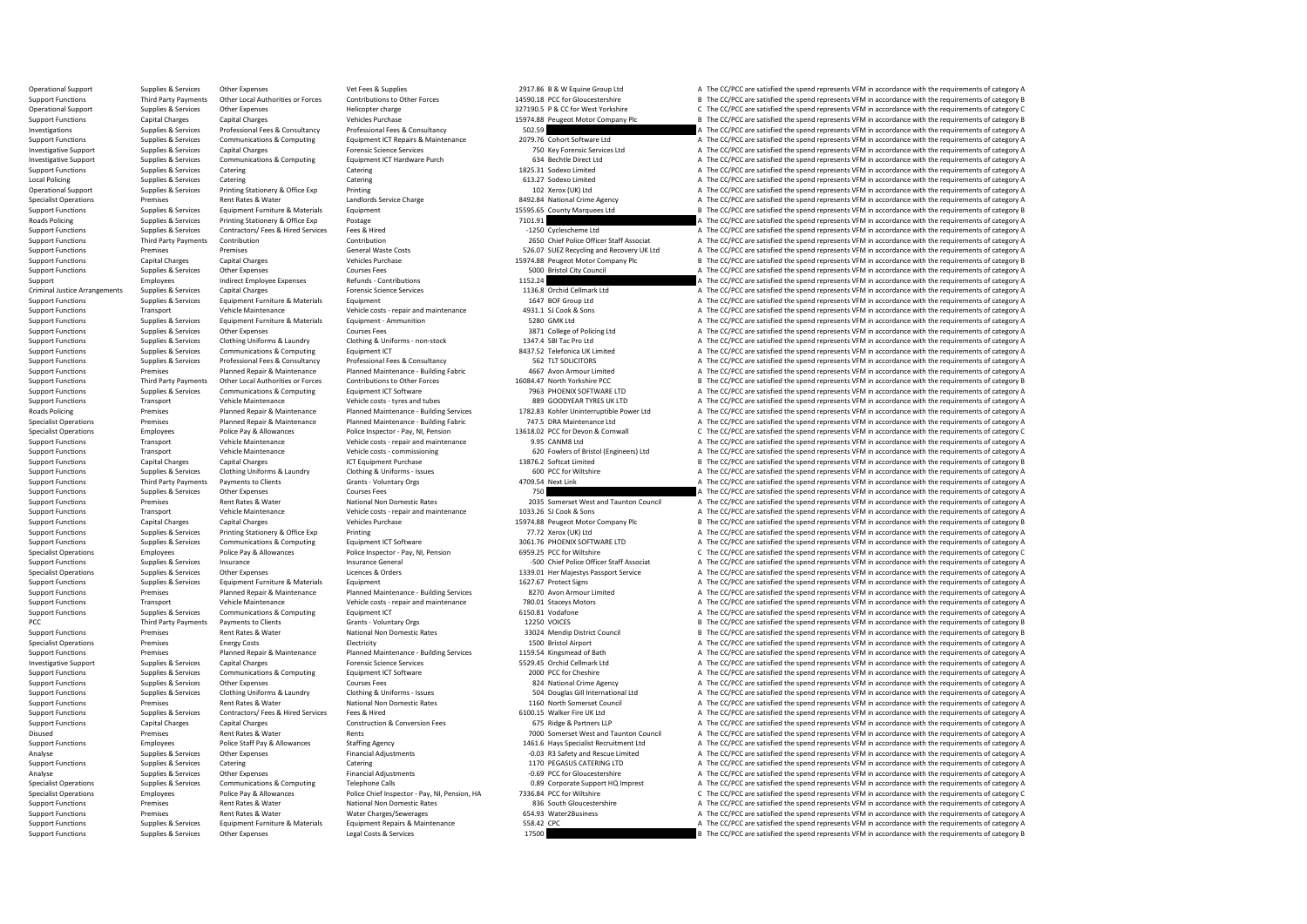| <b>Support Functions</b>             | Supplies & Services         | Supplies & Services                     | <b>Court Application Fees</b>            | 4746                                        | A The CC/PCC are satisfied the spend represents VFM in accordance with the requirements of category A |
|--------------------------------------|-----------------------------|-----------------------------------------|------------------------------------------|---------------------------------------------|-------------------------------------------------------------------------------------------------------|
| <b>Investigative Support</b>         | Supplies & Services         | <b>Medical Fees</b>                     | Pathologists reports                     | 2779.71 Dr DS Cook                          | A The CC/PCC are satisfied the spend represents VFM in accordance with the requirements of category A |
| <b>Support Functions</b>             | Supplies & Services         | Communications & Computing              | Equipment ICT                            | 1584 Telefonica UK Limited                  | A The CC/PCC are satisfied the spend represents VFM in accordance with the requirements of category A |
| Analyse                              | Employees                   | Police Staff Pay & Allowances           | <b>Staffing Agency</b>                   | 4832.46 Matrix SCM Ltd                      | A The CC/PCC are satisfied the spend represents VFM in accordance with the requirements of category A |
| <b>Support Functions</b>             | <b>Capital Charges</b>      | <b>Capital Charges</b>                  | ICT Equipment Purchase                   | 1604 Vodafone                               | A The CC/PCC are satisfied the spend represents VFM in accordance with the requirements of category A |
| <b>Support Functions</b>             | Premises                    | <b>Cleaning &amp; Domestic Supplies</b> | <b>Cleaning Charges</b>                  | 895 Atlas Sterile Services Ltd              | A The CC/PCC are satisfied the spend represents VFM in accordance with the requirements of category A |
| <b>Support Functions</b>             | <b>Third Party Payments</b> | Contribution                            | Contribution                             | 2500 Bristol City Council                   | A The CC/PCC are satisfied the spend represents VFM in accordance with the requirements of category A |
| <b>Investigative Support</b>         | Supplies & Services         | Canital Charges                         | <b>Forensic Science Services</b>         | 7273.27 SOCOTEC UK Ltd                      | A The CC/PCC are satisfied the spend represents VFM in accordance with the requirements of category A |
| <b>Specialist Operations</b>         | Premises                    | Rent Rates & Water                      | Rents                                    | 12733 Bristol Airport                       | B The CC/PCC are satisfied the spend represents VFM in accordance with the requirements of category B |
| <b>Support Functions</b>             | Supplies & Services         | Other Expenses                          | Legal Fees 3rd Party                     | 1050                                        | A The CC/PCC are satisfied the spend represents VFM in accordance with the requirements of category A |
| <b>Support Functions</b>             | Supplies & Services         | Other Expenses                          | Legal Costs & Services                   | 3590.28                                     | The CC/PCC are satisfied the spend represents VFM in accordance with the requirements of category A   |
| <b>Criminal Justice Arrangements</b> | Supplies & Services         | Equipment Furniture & Materials         | Equipment                                | 1236.32 SPANSET LTD                         | A The CC/PCC are satisfied the spend represents VFM in accordance with the requirements of category A |
| <b>Support Functions</b>             | Supplies & Services         | Equipment Furniture & Materials         | Loose Furniture                          | 2049 BOF Group Ltd                          | A The CC/PCC are satisfied the spend represents VFM in accordance with the requirements of category A |
| <b>Specialist Operations</b>         | Transport                   | <b>Vehicle Allowances</b>               | Vehicle mileage allowance                | 302.4 PCC for Wiltshire                     | C The CC/PCC are satisfied the spend represents VFM in accordance with the requirements of category C |
| <b>Support Functions</b>             | Premises                    | Planned Repair & Maintenance            | Planned Maintenance - Building Services  | 9369.31 Kohler Uninterruptible Power Ltd    | A The CC/PCC are satisfied the spend represents VFM in accordance with the requirements of category A |
| <b>Specialist Operations</b>         | Employees                   | Police Pay & Allowances                 | Police PC - Pay, OT, NI, Pension, HA     | 98104.07 PCC for Devon & Cornwall           | C The CC/PCC are satisfied the spend represents VFM in accordance with the requirements of category C |
| <b>Support Functions</b>             | Supplies & Services         | Equipment Furniture & Materials         | Loose Furniture                          | 693 BOF Group Ltd                           | A The CC/PCC are satisfied the spend represents VFM in accordance with the requirements of category A |
| PCC.                                 | <b>Third Party Payments</b> | Payments to Clients                     | Grants - Voluntary Orgs                  | 25250 Opoka                                 | B The CC/PCC are satisfied the spend represents VFM in accordance with the requirements of category B |
| Disused                              | Supplies & Services         | Printing Stationery & Office Exp        | Printing                                 | 2730.24 Xerox (UK) Ltd.                     | A The CC/PCC are satisfied the spend represents VFM in accordance with the requirements of category A |
| Analyse                              | Employees                   | Police Staff Pay & Allowances           | <b>Staffing Agency</b>                   | 4475.3 Matrix SCM Ltd                       | A The CC/PCC are satisfied the spend represents VFM in accordance with the requirements of category A |
| <b>Support Functions</b>             | Premises                    | Rent Rates & Water                      | Landlords Service Charge                 | 1014.5 SOUTH SOMERSET DISTRICT COUNCIL      | A The CC/PCC are satisfied the spend represents VFM in accordance with the requirements of category A |
| <b>Support Functions</b>             | <b>Capital Charges</b>      | <b>Canital Charges</b>                  | <b>Vehicles Purchase</b>                 | 15974.88 Peugeot Motor Company Plc          | B The CC/PCC are satisfied the spend represents VFM in accordance with the requirements of category B |
| <b>Specialist Operations</b>         | Supplies & Services         | Equipment Furniture & Materials         | <b>Equipment Operational</b>             | 6534.92 Level Peaks Associates Limited      | A The CC/PCC are satisfied the spend represents VFM in accordance with the requirements of category A |
| <b>Support Functions</b>             | Supplies & Services         | Contractors/ Fees & Hired Services      | Fees & Hired                             | 500 My Staff Shop Limited                   | A The CC/PCC are satisfied the spend represents VFM in accordance with the requirements of category A |
| Investigations                       | Supplies & Services         | Communications & Computing              | <b>Tel Enquiry Service</b>               | 2433.33 Equifax Limited                     | A The CC/PCC are satisfied the spend represents VFM in accordance with the requirements of category A |
| <b>Roads Policing</b>                | Supplies & Services         | Equipment Furniture & Materials         | Equipment                                | 2206 Bowers Metrology Group                 | A The CC/PCC are satisfied the spend represents VFM in accordance with the requirements of category A |
| <b>Support Functions</b>             | <b>Third Party Payments</b> | Payments to Clients                     | Grants - Voluntary Orgs                  | 9250 bthechange CIC                         | A The CC/PCC are satisfied the spend represents VFM in accordance with the requirements of category A |
| <b>Specialist Operations</b>         | Premises                    | Rent Rates & Water                      | Rents                                    | 1300 Bristol Airport                        | A The CC/PCC are satisfied the spend represents VFM in accordance with the requirements of category A |
| <b>Support Functions</b>             | Premises                    | <b>Rent Rates &amp; Water</b>           | National Non Domestic Rates              | 711 Mendip District Council                 | A The CC/PCC are satisfied the spend represents VFM in accordance with the requirements of category A |
| Analyse                              | Supplies & Services         | Other Expenses                          | <b>Courses Fees</b>                      | 590 Serco                                   | A The CC/PCC are satisfied the spend represents VFM in accordance with the requirements of category A |
| <b>Support Functions</b>             | Supplies & Services         | Professional Fees & Consultancy         | Professional Fees & Consultancy          | 599.15 The Transcription Agency             | A The CC/PCC are satisfied the spend represents VFM in accordance with the requirements of category A |
| <b>Support Functions</b>             | Supplies & Services         | Equipment Furniture & Materials         | <b>Weapon Ancillaries</b>                | 2293.68 Accuracy International Limited      | A The CC/PCC are satisfied the spend represents VFM in accordance with the requirements of category A |
| <b>Support Functions</b>             | Supplies & Services         | Communications & Computing              | Equipment ICT                            | 1487.99 BRITISH TELECOMMUNICATIONS PLC      | A The CC/PCC are satisfied the spend represents VFM in accordance with the requirements of category A |
| <b>Support Functions</b>             | Supplies & Services         | <b>Communications &amp; Computing</b>   | Telephone Calls                          | 541.67 British Telecom PLC                  | A The CC/PCC are satisfied the spend represents VFM in accordance with the requirements of category A |
| <b>Support Functions</b>             | Premises                    | Unplanned Repair & Maintenance          | Responsive Maint - Internal Wall or Door | 667.39 DRA Maintenance Ltd                  | A The CC/PCC are satisfied the spend represents VFM in accordance with the requirements of category A |
| <b>Roads Policing</b>                | Supplies & Services         | Printing Stationery & Office Exp        | Postage                                  | 6487.37                                     | A The CC/PCC are satisfied the spend represents VFM in accordance with the requirements of category A |
| <b>Specialist Operations</b>         | Supplies & Services         | Contractors/ Fees & Hired Services      | Fees & Hired                             | 50 PCC for Dorset                           | A The CC/PCC are satisfied the spend represents VFM in accordance with the requirements of category A |
| <b>Support Functions</b>             | Transport                   | Vehicle Maintenance                     | Vehicle costs - commissioning            | 558.8 Walker Fire UK I td                   | A The CC/PCC are satisfied the spend represents VFM in accordance with the requirements of category A |
| <b>Support Functions</b>             | Supplies & Services         | Printing Stationery & Office Exp        | Postage                                  | 12 Accuracy International Limited           | A The CC/PCC are satisfied the spend represents VFM in accordance with the requirements of category A |
| <b>Support Functions</b>             | Premises                    | Rent Rates & Water                      | National Non Domestic Rates              | 2042.85 Mendip District Council             | A The CC/PCC are satisfied the spend represents VFM in accordance with the requirements of category A |
| <b>Specialist Operations</b>         | Employees                   | Police Staff Pay & Allowances           | Police Staff - Pay, NI, Pension          | 6228.02 PCC for Wiltshire                   | A The CC/PCC are satisfied the spend represents VFM in accordance with the requirements of category A |
| Dealing with the Public              | Supplies & Services         | Communications & Computing              | Equipment ICT Software                   | 104519.02 PHOENIX SOFTWARE LTD              | C The CC/PCC are satisfied the spend represents VFM in accordance with the requirements of category C |
| <b>Investigative Support</b>         | Supplies & Services         | <b>Capital Charges</b>                  | <b>Forensic Science Services</b>         | 1802.9 Key Forensic Services Ltd            | A The CC/PCC are satisfied the spend represents VFM in accordance with the requirements of category A |
| <b>Support Functions</b>             | Transport                   | Vehicle Maintenance                     | Vehicle costs - repair and maintenance   | 1950 Sustainable Travel Solutions Ltd       | A The CC/PCC are satisfied the spend represents VFM in accordance with the requirements of category A |
| <b>Support Functions</b>             | <b>Capital Charges</b>      | <b>Capital Charges</b>                  | <b>Vehicles Purchase</b>                 | 15974.88 Peugeot Motor Company Plc          | B The CC/PCC are satisfied the spend represents VFM in accordance with the requirements of category B |
| <b>Support Functions</b>             | Premises                    | <b>Energy Costs</b>                     | Gas                                      | 1744.17 CORONA ENERGY RETAIL 4 LTD          | A The CC/PCC are satisfied the spend represents VFM in accordance with the requirements of category A |
| <b>Investigative Support</b>         | Supplies & Services         | Communications & Computing              | <b>Equipment ICT Consumables</b>         | 732.66 Scan Computers International Ltd     | A The CC/PCC are satisfied the spend represents VFM in accordance with the requirements of category A |
| <b>Local Policing</b>                | Supplies & Services         | Professional Fees & Consultancy         | Professional Fees & Consultancy          | 32070 Bristol City Council                  | B The CC/PCC are satisfied the spend represents VFM in accordance with the requirements of category B |
| Roads Policing                       | Supplies & Services         | Printing Stationery & Office Exp        | Printing                                 | 956.25 Xerox (UK) Ltd                       | A The CC/PCC are satisfied the spend represents VFM in accordance with the requirements of category A |
| <b>Support Functions</b>             | Transport                   | Vehicle Maintenance                     | Vehicle costs - fuel                     | 30949.46 Arval UK Ltd                       | B The CC/PCC are satisfied the spend represents VFM in accordance with the requirements of category E |
| <b>Support Functions</b>             | Premises                    | Rent Rates & Water                      | Rents                                    | 500 FPG (UK) Ltd                            | A The CC/PCC are satisfied the spend represents VFM in accordance with the requirements of category A |
| <b>Support Functions</b>             | Supplies & Services         | Communications & Computing              | Equipment ICT                            | 3864.46 Telefonica UK Ltd                   | A The CC/PCC are satisfied the spend represents VFM in accordance with the requirements of category A |
| <b>Support Functions</b>             | <b>Capital Charges</b>      | <b>Capital Charges</b>                  | <b>Vehicles Purchase</b>                 | 15974.88 Peugeot Motor Company Plc          | B The CC/PCC are satisfied the spend represents VFM in accordance with the requirements of category E |
| <b>Specialist Operations</b>         | Supplies & Services         | <b>Communications &amp; Computing</b>   | Equipment ICT Hardware Purch             | 9093 Data Pro IT Ltd                        | A The CC/PCC are satisfied the spend represents VFM in accordance with the requirements of category A |
| <b>Support Functions</b>             | Transport                   | Vehicle Maintenance                     | Vehicle costs - repair and maintenance   | 1095.41 BMW (UK) Ltd                        | A The CC/PCC are satisfied the spend represents VFM in accordance with the requirements of category A |
| Roads Policing                       | Supplies & Services         | Equipment - Consumables                 | Equipment - Consumables                  | 4102.5 D.tec International Limited          | A The CC/PCC are satisfied the spend represents VFM in accordance with the requirements of category A |
| <b>Support Functions</b>             | Supplies & Services         | Equipment Furniture & Materials         | <b>Equipment Operational</b>             | 20 PHOENIX SCALES LTD                       | A The CC/PCC are satisfied the spend represents VFM in accordance with the requirements of category A |
| <b>Support Functions</b>             | Employees                   | Police Staff Pay & Allowances           | <b>Staffing Agency</b>                   | 2587.5 Hays Specialist Recruitment Ltd      | A The CC/PCC are satisfied the spend represents VFM in accordance with the requirements of category A |
| <b>Support Functions</b>             | <b>Capital Charges</b>      | <b>Capital Charges</b>                  | <b>Vehicles Purchase</b>                 | 15974.88 Peugeot Motor Company Plc          | B The CC/PCC are satisfied the spend represents VFM in accordance with the requirements of category B |
| <b>Local Policing</b>                | Third Party Payments        | Payments to Clients                     | Grants - Voluntary Orgs                  | 16147.25 BATH & NORTH EAST SOMERSET COUNCIL | B The CC/PCC are satisfied the spend represents VFM in accordance with the requirements of category E |
| <b>Support Functions</b>             | Supplies & Services         | <b>Other Expenses</b>                   | Legal Costs & Services                   | 51.96                                       | A The CC/PCC are satisfied the spend represents VFM in accordance with the requirements of category A |
| <b>Support Functions</b>             | Supplies & Services         | Equipment Furniture & Materials         | Equipment                                | 6557 BOF Group Ltd                          | A The CC/PCC are satisfied the spend represents VFM in accordance with the requirements of category A |
| <b>Support Functions</b>             | Supplies & Services         | Other Expenses                          | Legal Costs & Services                   | 500                                         | A The CC/PCC are satisfied the spend represents VFM in accordance with the requirements of category A |
| Operational Support                  | Transport                   | <b>Vehicle Allowances</b>               | <b>Travel fares</b>                      | 33.3 PCC for Devon & Cornwall               | C The CC/PCC are satisfied the spend represents VFM in accordance with the requirements of category C |
| <b>Support Functions</b>             | Supplies & Services         | Equipment Furniture & Materials         | Loose Furniture                          | 1185 Senator International Ltd              | A The CC/PCC are satisfied the spend represents VFM in accordance with the requirements of category A |
| <b>Support Functions</b>             | <b>Capital Charges</b>      | <b>Capital Charges</b>                  | <b>Vehicles Purchase</b>                 | 15974.88 Peugeot Motor Company Plc          | B The CC/PCC are satisfied the spend represents VFM in accordance with the requirements of category B |
| <b>Support Functions</b>             | Transport                   | Vehicle Maintenance                     | Vehicle costs - tyres and tubes          | 1077.34 MICHELIN TYRE PLC                   | A The CC/PCC are satisfied the spend represents VFM in accordance with the requirements of category A |
| <b>Criminal Justice Arrangements</b> | Supplies & Services         | <b>Other Expenses</b>                   | <b>Courses Fees</b>                      | 560 BOND SOLON TRAINING LTD                 | A The CC/PCC are satisfied the spend represents VFM in accordance with the requirements of category A |
| <b>Support Functions</b>             | Premises                    | Unplanned Repair & Maintenance          | Responsive Maint - Electrical            | 1770 Swindon Electrical Contractors Ltd     | A The CC/PCC are satisfied the spend represents VFM in accordance with the requirements of category A |
| <b>Support Functions</b>             | Supplies & Services         | Other Expenses                          | Legal Costs & Services                   | 2437.5                                      | A The CC/PCC are satisfied the spend represents VFM in accordance with the requirements of category A |
| <b>Support Functions</b>             | Supplies & Services         | Other Expenses                          | Legal Costs & Services                   | 463                                         | The CC/PCC are satisfied the spend represents VFM in accordance with the requirements of category A   |
| <b>Support Functions</b>             | Premises                    | Rent Rates & Water                      | National Non Domestic Rates              | 3174 North Somerset Council                 | A The CC/PCC are satisfied the spend represents VFM in accordance with the requirements of category A |
| <b>Support Functions</b>             | Capital Charges             | Capital Charges                         | <b>Vehicles Purchase</b>                 | 15974.88 Peugeot Motor Company Plc          | B The CC/PCC are satisfied the spend represents VFM in accordance with the requirements of category B |
| <b>Support Functions</b>             | Supplies & Services         | Contractors/ Fees & Hired Services      | Fees & Hired                             | 6091.27 PCC for Devon & Cornwall            | A The CC/PCC are satisfied the spend represents VFM in accordance with the requirements of category A |
| <b>Support Functions</b>             | Capital Charges             | Capital Charges                         | <b>Vehicles Purchase</b>                 | 15974.88 Peugeot Motor Company Plc          | B The CC/PCC are satisfied the spend represents VFM in accordance with the requirements of category B |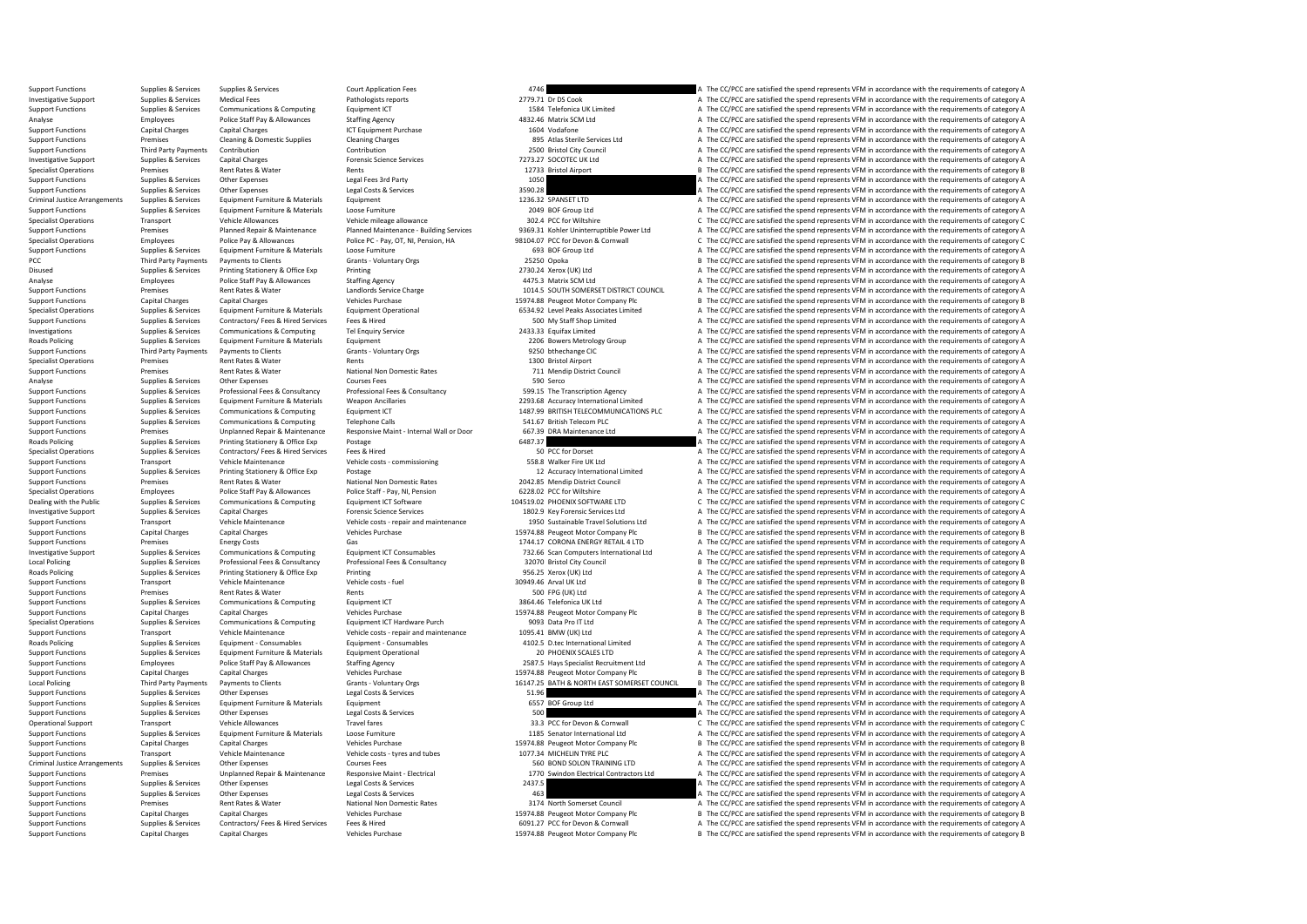Support Functions Supplies & Services Communications & Computing Equipment ICT Equipment ICT 53169.46 BT PLC COMMING COMPUTER COMPUTER COMPUTER COMPUTER COMPUTER COMPUTER COMPUTER COMPUTER COMPUTER COMPUTER COMPUTER COMPUT Analyse Supplies & Services Other Expenses Financial Adjustments Financial Adjustments -0.25 BATH & NORTH EAST SOMERSET COUNCIL B The CC/PCC are satisfied the spend represents VFM in accordance with the requirements of cat Specialist Operations Supplies & Services Printing Stationery & Office Exp Stationery Stationery A Stationery 1474 Data Pro IT Ltd A The CC/PCC are satisfied the spend represents VFM in accordance with the requirements of Support Functions Support Premises Premises Planned Repair & Maintenance Planned Maintenance - Building Services 5431.66 Kohler Uninterruptible Power Ltd A The CC/PCC are satisfied the spend represents VFM in accordance wi of the material of the C/PCC are attended the perdical capacity of the C/PCC are attended the spend represents VFM in accordance with the requirements of category B (and the compact of the compact of category B atthologics Investigative Support Supplies & Services Medical Fees Medical Fees Pathologists reports Pathologists reports 2001 279.71 Dr A J and The CC/PCC are satisfied the spend represents VFM in accordance with the requirements of Support Functions Premises Rent Rates & Water National Non Domestic Rates 19712 North Somerset Council B The CC/PCC are satisfied the spend represents VFM in accordance with the requirements of category B National Non Dome Support Functions Premises Support Functions Rent Rates A Vater National Non Domestic Rates National Non Domestic Rates 768 Mendip District Council A The CC/PCC are satisfied the spend represents VFM in accordance with the A The CC/PCC are satisfied the spend represents VFM in accordance with the requirements of category A Specialist Operations Transport Vehicle Maintenance Vehicle Costs - fuel vehicle costs - fuel 109.63 Corporate Support HQ Imprest A The CC/PCC are satisfied the spend represents VFM in accordance with the requirements of c Specialist Operations Supplies & Services Other Expenses Licences & Orders Licences A Orders Computing Licences A Computers of Category A The CC/PCC are satisfied the spend represents VFM in accordance with the requirement Support Functions Supplies & Services Communications & Computing Equipment ICT Repairs & Maintenance 24726.28 MOPAC - Metropolitan Police B The CC/PCC are satisfied the spend represents VFM in accordance with the requireme Support Functions Premises Energy Costs Electricity Electricity Electricity Electricity Electricity Electricity and a media and the CC/PCC are satisfied the spend represents VFM in accordance with the requirements of categ Support Functions Supplies & Services Equipment Furniture & Materials Equipment Equipment Equipment Equipment<br>Support Functions Support Functions and Police Pay & Allowances Police Sergeant - Pay, NI, Pension Support Suppo Support Functions Employees Police Pay & Allowances Police Sergeant - Pay, NI, Pension 5637.53 PCC for Wiltshire C The CC/PCC are satisfied the spend represents VFM in accordance with the requirements of category C Support A The CC/PCC are satisfied the spend represents VFM in accordance with the requirements of category A Roads Policing Supplies Supplies Equipment - Consumables Equipment - Consumables A The Consumables A The CONSULT A The CONSULT A The CONSULT A The CONSULT A The CONSULT A The CONSULT A The CONSULT A The CONSULT A The CONSU Analyse Supplies & Services Other Expenses Financial Adjustments -0.69 PCC for Gloucestershire -0.69 PCC for Gloucestershire A The CC/PCC are satisfied the spend represents VFM in accordance with the requirements of catego Support Functions Supplies & Services Equipment Furniture & Materials Equipment Equipment 1474.2 Nationwide Platforms Ltd A The CC/PCC are satisfied the spend represents VFM in accordance with the requirements of category Equipment Furniture & Materials Loose Furniture Constructions of category A STO TEMPLESTOCK LIMITED A The CC/PCC are satisfied the spend represents VFM in accordance with the requirements of category A The Computer Supplie Support Functions Premises Planned Repair & Maintenance Planned Maint - Floor or Stairs 1500 N & S Flooring (Bristol) Ltd A The CC/PCC are satisfied the spend represents VFM in accordance with the requirements of category Support Functions Premises Premises Rent Rates & Water National Non Domestic Rates 1509 Sedgemoor District Council A The CC/PCC are satisfied the spend represents VFM in accordance with the requirements of category A Suppo Support Functions Supplies & Services Communications & Computing Equipment ICT Hardware Purch and any and a Support Equipment Computing and a The CC/PCC are satisfied the spend represents VFM in accordance with the require Support Functions Premises Planned Repair & Maintenance Planned Maintenance - Building Services 5195 SVE Services Limited A The CC/PCC are satisfied the spend represents VFM in accordance with the requirements of category Criminal Justice Arrangements Supplies & Services Other Expenses Remand costs Remand costs 754.2 WA Products (UK) Ltd t/a SceneSafe A The CC/PCC are satisfied the spend represents VFM in accordance with the requirements of Specialist Operations Supporters Subsistence Subsistence Subsistence Subsistence Subsistence Subsistence Subsistence Subsistence Subsistence Subsistence Subsistence Subsistence Subsistence Subsistence Subsistence Subsisten Support Functions Support Functions Support Functions Support Functions of the CONCC are satisfied the spend represents VFM in accordance with the requirements of category A The COPC are satisfied the spend represents VFM Support Functions Rent Rates Rent Rates Rent Rates Rent Rates Rent Rates Rent Rates 2000 Control Control Control Control Control Control Control Control Control Control Control Control Control Control Control Control Contr Support Functions Premises Premises Planned Repair & Maintenance Planned Maintenance - Building Services 3117.59 Kohler Uninterruptible Power Ltd A The CC/PCC are satisfied the spend represents VFM in accordance with the r Criminal Justice Arrangements Supplies & Services Equipment Furniture & Materials Equipment Operational Equipment Operational 1244.64 WA Products (UK) Ltd t/a SceneSafe A The CC/PCC are satisfied the spend represents VFM i Employees Police Pay & Allowances Police Sergeant - Pay, NI, Pension 5476.35 PCC for Wiltshire C The CC/PCC are satisfied the spend represents VFM in accordance with the requirements of category C Sunniles to a Court Annil Specialist Operations Supplies & Services Supplies & Services Court Application Fees Court Application Fees 904 HM Courts & Tribunal Service A The CC/PCC are satisfied the spend represents VFM in accordance with the requir Investigations Supplies Alterications Supplies & Services Communications & Computing Tel Enquiry Service 2433.33 Equifax Limited A The CC/PCC are satisfied the spend represents VFM in accordance with the requirements of ca Support Functions Capital Charges Capital Charges Capital Charges Additions:Non Enhancing Fees 5500 Atkins Ltd Support Functions A The CC/PCC are satisfied the spend represents VFM in accordance with the requirements of ca B The CC/PCC are satisfied the spend represents VFM in accordance with the requirements of category B Support Functions Premises Premises Rent Rates & Water Water Charges/Sewerages Mater 2Business 1642.74 Water2Business A The CC/PCC are satisfied the spend represents VFM in accordance with the requirements of category A PC PCC PCC Supplies A Services Contractors/ Fees A Hired Services Fees & Hired Services Fees & Hired 3900 Andrew White Consulting A The CC/PCC are satisfied the spend represents VFM in accordance with the requirements of cate Support Functions Supplies & Services Equipment Furniture & Materials Equipment Equipment Equipment Equipment<br>Support Functions a Support Category A The CONSIDERATION A The COPC are satisfied the spend represents VFM in ac Capital Charges Capital Charges ICT Equipment Purchase S122 Telefonica UK Limited A The CC/PCC are satisfied the spend represents VFM in accordance with the requirements of category A The Criminal Burdes and the requiremen Support Functions Supplies & Services Equipment Functions Equipment Equipment Equipment Equipment Equipment 1531.8 Anchorpoint Group Ltd A The CC/PCC are satisfied the spend represents VFM in accordance with the requiremen Criminal Justice Arrangements Supplies & Services Other Expenses Courses Fees Courses Fees Fees Fees 560 BOND SOLON TRAINING LTD A The CC/PCC are satisfied the spend represents VFM in accordance with the requirements of ca Police Staff Pay, OT, NI, Pension 15139.61 PCC for Wiltshire COMESTAGE CONGLISHED CREATER ARE PROGREATER AND RE<br>Rent Rates & Water Material Promestic Rates of Allowances Police Stategory C 1083 North Somerset Council A The Support Functions Premises Rent Rates Water National Non Domestic Rates 2083 North Somerset Council A The CC/PCC are satisfied the spend represents VFM in accordance with the requirements of category A The Crime and the re Operational Support Supplies & Services Subsistence Subsistence Subsistence Subsistence Subsistence Subsistence<br>
Support Functions Support Support Support Support Support Support Engine Equirements Computing Equirements of Support Functions Supplies & Services Communications & Computing Equipment ICT Repairs & Maintenance 1776 Vodafone 1896 Voldafone A The CC/PCC are satisfied the spend represents VFM in accordance with the requirements of c Planned Repair & Maintenance Security Security 2328 Fullstop Fire & Security Ltd A The CC/PCC are satisfied the spend represents VFM in accordance with the requirements of category A The CC/PC are satisfied the spend repre Support Functions Premises Promises Planned Repair & Maintenance Planned Maintenance - Building Services 9764.46 Kohler Uninterruptible Power Ltd A The CC/PCC are satisfied the spend represents VFM in accordance with the r Specialist Operations Employees Police Pay & Allowances Police Sergeant - Pay, OT, NI, Pension 4875.14 PCC for Dorset A The CC/PCC are satisfied the spend represents VFM in accordance with the requirements of category A Ve Support Functions Transport Vehicle Maintenance Vehicle costs - tyres and tubes 939.46 Micheldever Tyres Ltd A The CC/PCC are satisfied the spend represents VFM in accordance with the requirements of category Communication Equip ICT - Telephones/pagers and the requirements of category C<br>
49.6 PCC for Devon & Cornwall Category C Che CC/PCC are satisfied the spend represents VFM in accordance with the requirements of category C<br>
4999.19 Water2 Support Functions Premises Rent Rates & Water Water Water Charges/Sewerages 939.19 Water2Business 939.19 Water2Business A The CC/PCC are satisfied the spend represents VFM in accordance with the requirements of category A Support Functions Capital Charges Capital Charges Vehicles Purchase Vehicles Purchase 15974.88 Peugeot Motor Company Plc B The CC/PCC are satisfied the spend represents VFM in accordance with the requirements of category B A The CC/PCC are satisfied the spend represents VFM in accordance with the requirements of category A Specialist Operations Employees Police Pay & Allowances Police Chief Inspector - Pay, NJ, Pension, HA 7529.86 PCC for Gloucestershire A The CC/PCC are satisfied the spend represents VFM in accordance with the requirements Analyse Supplies & Services Other Expenses Financial Adjustments Corner and a PCC for Devon & Cornwall A The CC/PCC are satisfied the spend represents VFM in accordance with the requirements of category A Criminal Justice Criminal Justice Arrangements Supplies & Services Equipment Furniture & Materials Equipment Repairs & Maintenance 748.38 Coldstar (UK) Ltd a The CC/PCC are satisfied the spend represents VFM in accordance with the requirem Support Functions Supplies & Services Other Expenses Courses Courses Fees Courses Courses Limited 799 CIPFA Business Limited A The CC/PCC are satisfied the spend represents VFM in accordance with the requirements of catego Support Functions Transport Vehicle Maintenance Vehicle Costs - tyres and tubes 893.06 GOODYEAR TYRES UK LTD A The CC/PCC are satisfied the spend represents VFM in accordance with the requirements of category A Specialist Premises Planned Repair & Maintenance Planned Maintenance - Building Services 99.66 Jackson Lift Services Ltd A The CC/PCC are satisfied the spend represents VFM in accordance with the requirements of category A per legal Support Functions Supplies & Services Other Expenses Legal Costs & Services Legal Costs & Services Legal Costs & Services **600** A The CC/PCC are satisfied the spend represents VFM in accordance with the requirements of cat A The CC/PCC are satisfied the spend represents VFM in accordance with the requirements of category A Support Functions and The CC/PCC are satisfied the spend represents VFM in accordance with the requirements of category A The CC/PCC are satisfied the spend represents VFM in accordance with the requirements of category A Support Functions Supplies & Services Other Expenses Legal Costs & Services Legal Costs & Services Legal Costs & Services 2010 Capital Changes Capital Changes Capital Changes Vehicles Purchase Vehicles Purchase 1997-88 Peu B. The CC/PCC are satisfied the spend represents VFM in accordance with the requirements of category B Support Functions Employees Indirect Employee Expenses Direct Medical Intervention Direct Medical Intervention<br>
Investigative Support Function Support The Support Schill Character Capital Character Capital Character Catego Investigative Support Supplies & Services Capital Charges Services Forensic Science Services 8527.45 Orchid Cellmark Ltd A The CC/PCC are satisfied the spend represents VFM in accordance with the requirements of category A Premises Rent Rates & Water Mational Non Domestic Rates 7219 Bristol City Council A The CC/PCC are satisfied the spend represents VFM in accordance with the requirements of category A Support Functions Supplies & Services Other Expenses Courses Fees Courses Fees Courses Fees 550 The PCC for West Midlands A The CC/PCC are satisfied the spend represents VFM in accordance with the requirements of category Support Functions Premises Rent Rates & Water National Non Domestic Rates and a Sample and the COPCC are satisfied the spend represents VFM in accordance with the requirements of category A Support Functions Support Functi Support Functions Support Functions A Support Functions A The CC/PCC are satisfied the spend represents VFM in accordance with the requirements of category A  $A$  The CC/PCC are satisfied the spend represents VFM in accorda Support Functions Supplies & Services Communications & Computing Equipment ICT 750.15 Telefonica UK Limited A The CC/PCC are satisfied the spend represents VFM in accordance with the requirements of category A Vehicle Main B The CC/PCC are satisfied the spend represents VFM in accordance with the requirements of category B Support Functions Functions Premises Energy Costs Electricity Electricity Electricity Electricity and the spend in the COPC are satisfied the spend represents VFM in accordance with the requirements of category C<br>Support F Support Functions Premises Cleaning & Domestic Supplies Cleaning Charges Cleaning Charges Cleaning Charges 18869.05 Sodexo Limited B The CC/PCC are satisfied the spend represents VFM in accordance with the requirements of A The CC/PCC are satisfied the spend represents VFM in accordance with the requirements of category A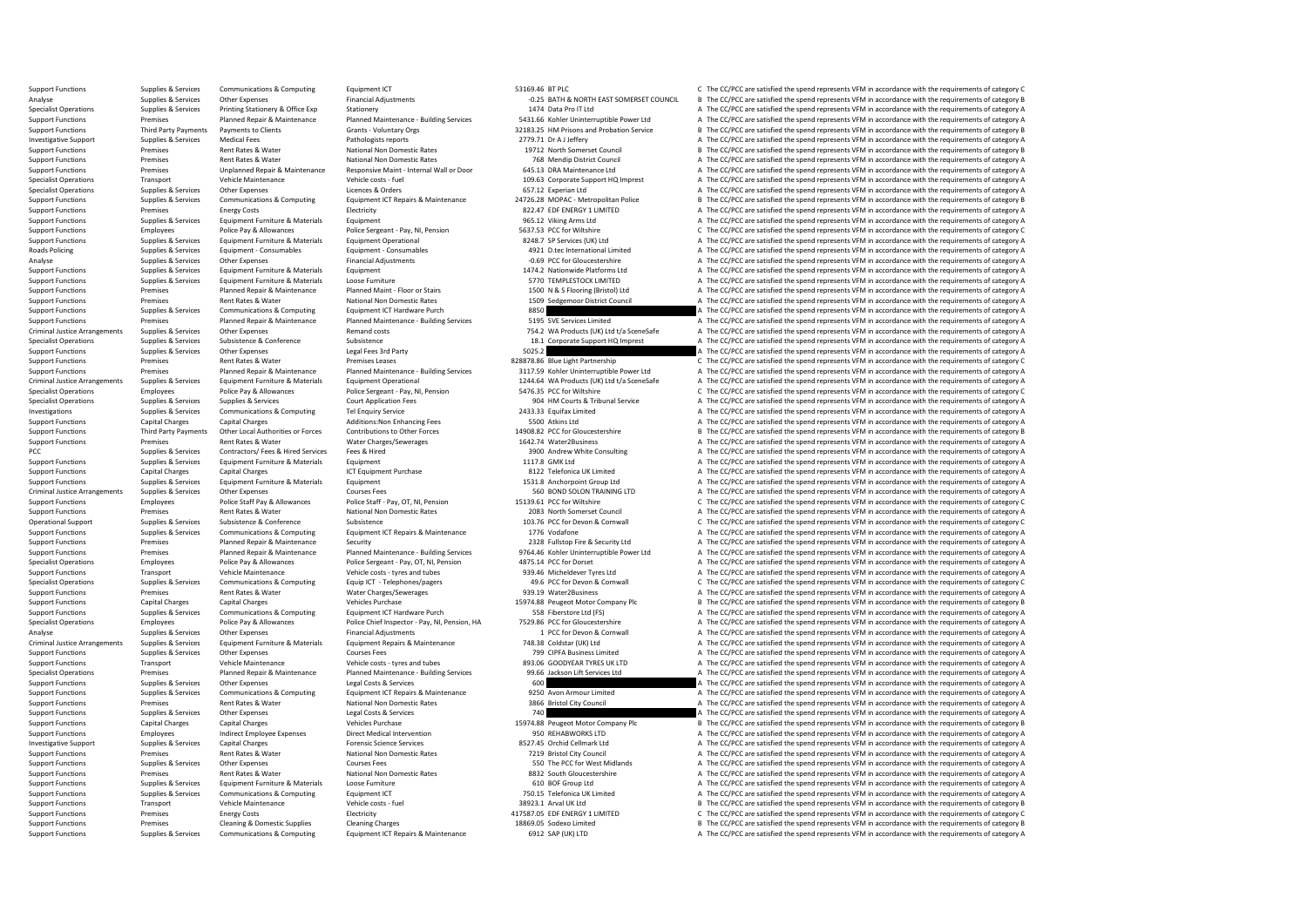Dealing with the Public Supplies & Services Other Expenses Courses Courses Fees 2012 PCC for West Mercia A The CC/PCC are satisfied the spend represents VFM in accordance with the requirements of category A The COVICA The Local Policing Supplies & Services Professional Fees & Consultancy Professional Fees & Consultancy Professional Fees & Consultancy 7000 Paul Morris Consultancy A The CC/PCC are satisfied the spend represents VFM in accorda Support Functions Supplies & Services Communications & Computing Telephone Calls Telephone Calls 541.67 British Telecom PLC A The CC/PCC are satisfied the spend represents VFM in accordance with the requirements of categor Support Functions Premises Unplanned Repair & Maintenance Reactive Maintenance - Building Fabric 774.86 Avon County Blinds A The CC/PCC are satisfied the spend represents VFM in accordance with the requirements of category Support Functions Third Party Payments Other Local Authorities or Forces Contributions to Other Forces Contributions to Other Forces 726 BOF Group Ltd A The CC/PCC are satisfied the spend represents VFM in accordance with Investigative Support Supplies & Services Capital Charges Forensic Science Services and a The CC/PCC are satisfied the spend represents VFM in accordance with the requirements of category A The Critectors and the requireme Support Functions Support Premises Premises Planned Repair & Maintenance Planned Maintenance Building Services 6590 Romac Building Contractors Ltd A The CC/PCC are satisfied the spend represents VFM in accordance with the Support Functions Supplies & Services Equipment Furniture & Materials Equipment Equipment Equipment Equipment<br>3953.2 Support Functions A The CC/PCC are satisfied the spend represents VFM in accordance with the requirements 84.25 Royal Devon and Exeter NHS Foundati A The CC/PCC are satisfied the spend represents VFM in accordance with the requirements of category A<br>A The CC/PCC are satisfied the spend represents VEM in accordance with the req Analyse Supplies & Supplies & Services Other Expenses Financial Adjustments Financial Adjustments -0.18 BRENDON BOOKS A The CC/PCC are satisfied the spend represents VFM in accordance with the requirements of category A Cr Criminal Justice Arrangements Supplies & Services Other Expenses Maintenance of dogs/cats Maintenance of dogs/cats 4039.4 A The CC/PCC are satisfied the spend represents VFM in accordance with the requirements of category Support Functions Supplies & Services Communications & Computing Equipment ICT Equipment ICT 38659.73 BRITISH TELECOMMUNICATIONS PLC B The CC/PCC are satisfied the spend represents VFM in accordance with the requirements o Support Functions Capital Charges Capital Charges Capital Charges Additions:Professional Fees 8000 Berwick Partners 8000 Berwick Partners A The CC/PCC are satisfied the spend represents VFM in accordance with the requireme Local Policing Supplies A Supplies & Services Catering Catering Catering Catering Catering Catering Catering Catering Catering Support Support A The CC/PCC are satisfied the spend represents VFM in accordance with the requ Support Functions Supplies & Services Communications & Computing Equipment ICT Repairs & Maintenance 658.18 Iron Mountain UK Plc And The CC/PCC are satisfied the spend represents VFM in accordance with the requirements of PCC/PCC are satisfied the spend represents VFM in accordance with the requirements of category B The CC/PCC are satisfied the spend represents VFM in accordance with the requirements of category B A The CC/PCC are satisfie Support Functions Capital Charges Capital Charges Vehicles Purchase Vehicles Purchase 4250 THE BICYCLE CHAIN A The CC/PCC are satisfied the spend represents VFM in accordance with the requirements of category A Real of the Roads Policing Supplies & Services Printing Stationery & Office Exp Stationery Stationery Stationery Stationery Stationery Stationery Stationery Stationery Stationery Stationery States Stategory A The CC/PCC are satisfied Support Functions Supplies & Services Clothing Uniforms & Laundry Clothing & Uniforms - Issues 323.74 DHL Supply Chain Ltd A The CC/PCC are satisfied the spend represents VFM in accordance with the requirements of category B The CC/PCC are satisfied the spend represents VFM in accordance with the requirements of category B<br>A The CC/PCC are satisfied the spend represents VFM in accordance with the requirements of category A Support Functions Supplies & Services Other Expenses Contingencies Contingencies Contingencies Contingencies Contingencies 1193.33 A The CC/PCC are satisfied the spend represents VFM in accordance with the requirements of Investigative Support Supplies & Services Equipment - Consumables Equipment - Consumables Equipment - Consumables Equipment - Consumables and the Service of the Services of the COPCC are satisfied the spend represents VFM PCC Third Party Payments of Dents Clients Grants Voluntary Orgs 37147.25 Barnardos 37147.25 Barnardos B The CC/PCC are satisfied the spend represents VFM in accordance with the requirements of category B Shape of Color a Support Functions Transport Vehicle Maintenance Vehicle costs - tyres and tubes 690 GOODYEAR TYRES UK LTD A The CC/PCC are satisfied the spend represents VFM in accordance with the requirements of category A Investigative Investigative Support Supplies & Services Printing Stationery Stationery Stationery Stationery Stationery Stationery Stationery Stationery Stationer State and The CC/PC are satisfied the spend represents VFM in accordance Support Functions Transport Vehicle Allowance Vehicle mileage allowance Vehicle mileage allowance 162 PCC for Wiltshire C The CC/PCC are satisfied the spend represents VFM in accordance with the requirements of category C Police Pay & Allowances Housing Allowance - PC = 314.12 PCC for Wiltshire 314.12 PCC for Wiltshire C The CC/PCC are satisfied the spend represents VFM in accordance with the requirements of category C 314.12 PCC for Wiltsh Support Functions Transport Vehicle Maintenance Vehicle costs - repair and maintenance 837.23 BMW (UK) Ltd A The CC/PCC are satisfied the spend represents VFM in accordance with the requirements of category A Support Functions Premises Rent Rates & Water National Non Domestic Rates 22528 Bristol City Council B The CC/PCC are satisfied the spend represents VFM in accordance with the requirements of category B Vehicle Category B Support Functions Transport Vehicle Maintenance Vehicle costs - tyres and tubes 666 GOODYEAR TYRES UK LTD A The CC/PCC are satisfied the spend represents VFM in accordance with the requirements of category A Construction & Support Functions Capital Charges Capital Charges Capital Charges Construction & Construction & Construction Works 24477 MELHUISH & SAUNDERS LTD B The CC/PCC are satisfied the spend represents VFM in accordance with the r Support Functions Transport Vehicle Maintenance Vehicle costs - repair and maintenance 512.32 BMW (UK) Ltd A The CC/PCC are satisfied the spend represents VFM in accordance with the requirements of category A National Man Support Functions Premises Premises Rent Rates & Water National Non Domestic Rates 73216 North Somerset Council C The CC/PCC are satisfied the spend represents VFM in accordance with the requirements of category C Hure of Support Functions Transport Vehicle Hire Vehicle Hired Vehicle Costs 1125 COUNTY CARS A The CC/PCC are satisfied the spend represents VFM in accordance with the requirements of category A Police Pay & Allowances Police Ser Employees Police Pay & Allowances Police Sergeant - Pay, OT, NI, Pension 18042.98 PCC for Devon & Cornwall C The CC/PCC are satisfied the spend represents VFM in accordance with the requirements of category C Investigations Supplies & Supplies & Services Professional Fees & Consultancy Professional Fees & Consultancy<br>
Support Functions Supplies & Services Other Expenses Legal Costs & Services Legal Costs & Services A The CC/PCC Support Functions Supplies & Services Other Expenses Legal Costs & Services Legal Costs & Services Legal Costs & Services Legal Costs & Services Legal Costs & Services Equipment Supplies & Services Equipment Functure & Mat Criminal Justice Arrangements Supplies & Services Equipment Furniture & Materials Equipment Operational 624.16 SPANSET LTD A The CC/PCC are satisfied the spend represents VFM in accordance with the requirements of category Communications & Computing Equipment ICT examples and the Support FULECOMMUNICATIONS PLC A The CC/PCC are satisfied the spend represents VFM in accordance with the requirements of category A<br>3865 North Somerser Council a T Support Functions Premises Premises Rent Rates Water National Non Domestic Rates 3866 North Somerset Council A The CC/PCC are satisfied the spend represents VFM in accordance with the requirements of category A Support Fun Support Functions Supplies & Services Professional Fees & Consultancy Professional Fees & Consultancy Professional Fees & Consultancy Professional Fees & Consultancy 1576.65 The Transcription Agency A The CC/PCC are satisf Specialist Operations Supplies & Services Communications & Computing Equipment ICT Repairs & Maintenance 1601.64 National Cyber Security Centre A The CC/PCC are satisfied the spend represents VFM in accordance with the req Support Functions Supplies & Services Contractors/ Fees & Hired Services Fees & Hired Services Fees & Hired 1500.05 Victoria Jones A The CC/PCC are satisfied the spend represents VFM in accordance with the requirements of Support Functions Premises Premises Premises Premises Computing General Waste Costs 698.1 SUEZ Recycling and Recovery UK Ltd A The CC/PCC are satisfied the spend represents VFM in accordance with the requirements of catego Supplies & Services Communications & Computing Equipment ICT Repairs & Maintenance 2038.98 Cohort Software Ltd A The CC/PCC are satisfied the spend represents VFM in accordance with the requirements of category A Communica Disused Supplies & Services Communications & Computing Equipment ICT Hardware Purch 670 Data Pro IT Ltd A The CC/PCC are satisfied the spend represents VFM in accordance with the requirements of category A Supplies & Servi Support Functions Supplies & Services Communications & Computing Equipment ICT and the Support Telefonica UK Limited A The CC/PCC are satisfied the spend represents VFM in accordance with the requirements of category A Cou Dealing with the Public Supplies & Services Other Expenses 2007 Courses Fees 2007 2142 PCC for West Mercia A The CC/PCC are satisfied the spend represents VFM in accordance with the requirements of category A Courses Cours Investigations Supplies & Services Other Expenses Courses Fees Courses Courses Courses Courses Courses Courses<br>Specialist Operations Supplies A Third Party Payments of Category Boundal and the The Services Contributions to B The CC/PCC are satisfied the spend represents VFM in accordance with the requirements of category B Support Functions Capital Charges Capital Charges Capital Charges ICT Equipment Purchase 1604 Vodafone 1604 Vodafone A The CC/PCC are satisfied the spend represents VFM in accordance with the requirements of category A Pol Operational Support Employees Police Pay & Allowances Police Sergeant - Pay, NI, Pension 5485.54 PCC for Wiltshire C The CC/PCC are satisfied the spend represents VFM in accordance with the requirements of category C Discu A The CC/PCC are satisfied the spend represents VFM in accordance with the requirements of category A Disused Premises Rent Rates & Water National Non Domestic Rates 511 Bath & North East Somerset A The CC/PCC are satisfied the spend represents VFM in accordance with the requirements of category A Support Functions Employees Police Staff Pay & Allowances Staffing Agency Staffing Agency 2587.5 Hays Specialist Recruitment Ltd A The CC/PCC are satisfied the spend represents VFM in accordance with the requirements of ca Support Functions Third Party Payments of Damits Clients Grants View Grants Coluntary Orgs Grants Grants Grants Grants Grants Grants Coluntary Orgs 4709.54 Next Link A The CC/PCC are satisfied the spend represents VFM in a Support Functions Supplies & Services Other Expenses Legal Fees 3rd Party Legal Fees 3rd Party Cegal Fees 3rd Party 665 A The CC/PCC are satisfied the spend represents VFM in accordance with the requirements of category A Premises Rent Rates & Water Mational Non Domestic Rates 1060 Bath & North East Somerset A The CC/PCC are satisfied the spend represents VFM in accordance with the requirements of category A Travel fares 1060 Bath & North E Analyse Chapter Transport Vehicle Allowances Travel fares Travel fares Travel fares Travel fares Travel fares Travel fares Travel fares Travel fares Travel fares Travel fares Travel fares Travel fares Travel fares Travel f Support Functions Supplies & Services Other Expenses Legal Fees 3rd Party 690 A The CC/PCC are satisfied the spend represents VFM in accordance with the requirements of category A The Criterians Services Contents of catego A The CC/PCC are satisfied the spend represents VFM in accordance with the requirements of category A Investigative Supplies Services Other Expenses Courses Fees 2398 VisionMetric Ltd A The CC/PCC are satisfied the spend represents VFM in accordance with the requirements of category A The CC/PCC are satisfied the spend rep Support Functions Support Premises Premises Planned Repair & Maintenance Planned Maintenance - Building Services 955.41 Kohler Uninterruptible Power Ltd A The CC/PCC are satisfied the spend represents VFM in accordance wit Support Fees & Hired Functions Support Functions Support Fees & Hired Services A The CC/PCC are satisfied the spend represents VFM in accordance with the requirements of category A The CC/PCC are satisfied the spend repres Operational Support Supplies & Services Other Expenses Dogs - Kennel Purchase & Maint 623.75 Crown Petfoods Ltd A The CC/PCC are satisfied the spend represents VFM in accordance with the requirements of category A The Crow Support Functions Supplies & Services Other Expenses Legal Costs & Services Legal Costs & Services Legal Costs & Services 600 A The CC/PCC are satisfied the spend represents VFM in accordance with the requirements of categ Supplies & Services Communications & Computing Equipment ICT Equipment ICT 17387.12 Telefonica UK Limited B The CC/PCC are satisfied the spend represents VFM in accordance with the requirements of category B Third Party Pa Specialist Operations Third Party Payments Other Local Authorities or Forces Contributions to Other Forces 616.68 PCC for Gloucestershire A The CC/PCC are satisfied the spend represents VFM in accordance with the requireme Investigative Support Support Supplies & Services Capital Charges Capital Charges Forensic Science Services Competers of Competition Consultan 3263.2 Harger Shaw Investigation Consultan A The CC/PCC are satisfied the spend A The CC/PCC are satisfied the spend represents VFM in accordance with the requirements of category A Support Functions Supplies & Services Other Expenses Courses Fees Courses Fees 500 Support Functions A The CC/PCC are satisfied the spend represents VFM in accordance with the requirements of category A Police Pay & Allowa Employees Police Pay & Allowances Police Chief Inspector - Pay, NI, Pension 14102.21 PCC for Devon & Cornwall C The CC/PCC are satisfied the spend represents VFM in accordance with the requirements of category C Support Functions Supplies & Services Equipment Functure & Materials Equipment Equipment 1923 Pass (Portable Applicate Applicate Safety Ser A The CC/PCC are satisfied the spend represents VFM in accordance with the require Support Functions Premises Cleaning & Domestic Supplies Cleaning Charges Cleaning Charges Cleaning Charges 16039.21 Sodexo Limited B The CC/PCC are satisfied the spend represents VFM in accordance with the requirements of A The CC/PCC are satisfied the spend represents VFM in accordance with the requirements of category A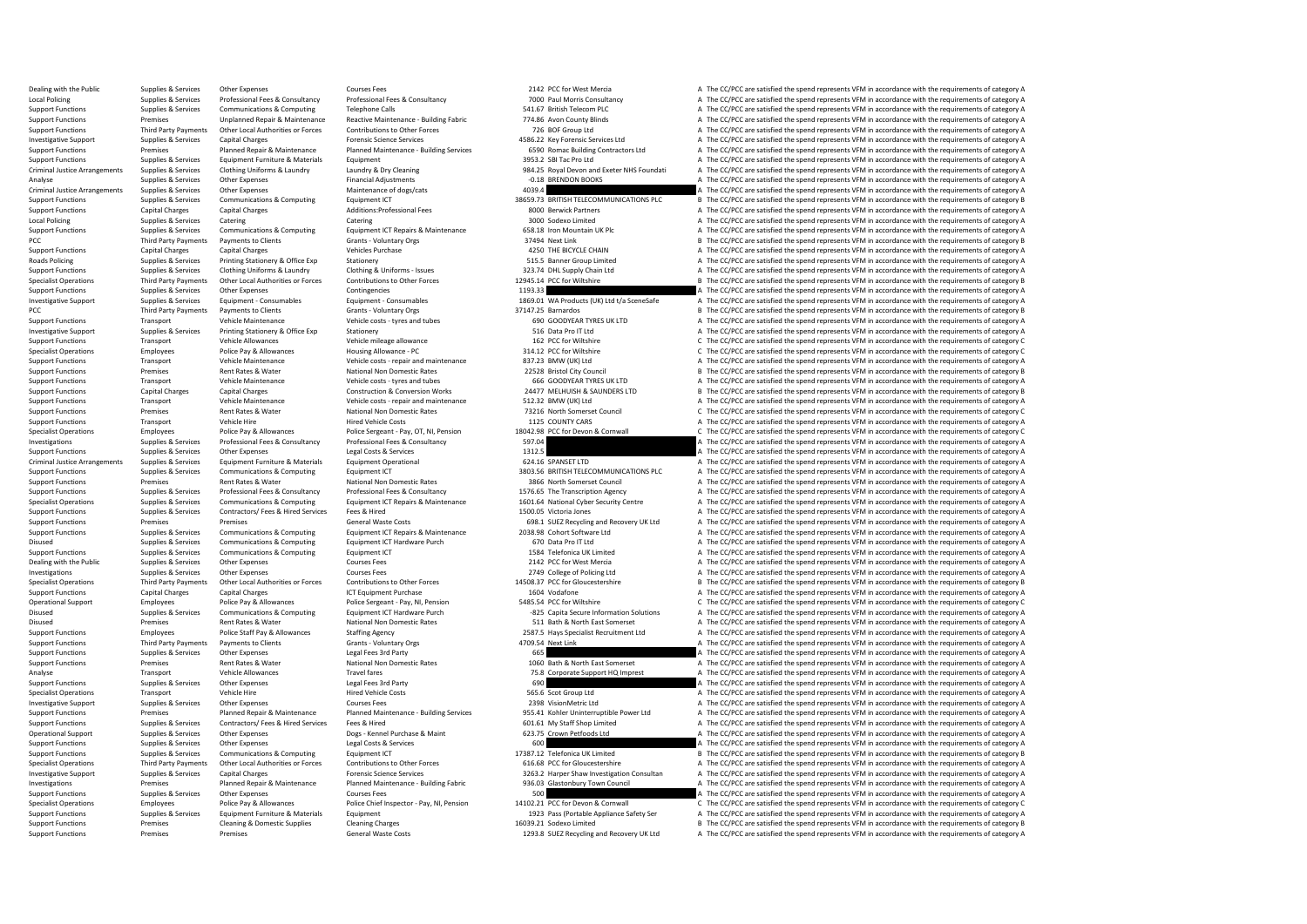Support Functions Supplies & Services Other Expenses Courses Courses Fees 2553.16 PCC for Dorset A The CC/PCC are satisfied the spend represents VFM in accordance with the requirements of category A National Non Domestic R Support Functions Premises Rent Rates & Water National Non Domestic Rates 2089.08 Somerset West and Taunton Council A The CC/PCC are satisfied the spend represents VFM in accordance with the requirements of category A Reat Roads Policing Supplies & Services Equipment Furniture & Materials Equipment Operational 1410 Protect Signs 1410 Protect Signs A The CC/PCC are satisfied the spend represents VFM in accordance with the requirements of cate Support Functions Supplies & Services Communications & Computing Equipment ICT 1347.83 BRITISH TELECOMMUNICATIONS PLC A The CC/PCC are satisfied the spend represents VFM in accordance with the requirements of category B<br>Su Support Functions Capital Charges Capital Charges Capital Charges Construction & Conversion Works 38528.87 CG Fry & Son Ltd B The CC/PCC are satisfied the spend represents VFM in accordance with the requirements of categor Operational Support Supplies & Services Other Expenses Courses Courses Courses Courses Courses Courses Courses Courses Courses Courses Courses and the Service of December 2012. The COPCC are satisfied the spend represents Specialist Operations Transport Vehicle Hire Vehicle Hire Hired Vehicle Costs 565.6 Scot Group Ltd A The CC/PCC are satisfied the spend represents VFM in accordance with the requirements of category A Subsistence Subsisten Support Functions Supplies & Services Subsistence Subsistence Subsistence Subsistence Subsistence Subsistence<br>Support Functions Support Planned Maintenance Planned Maintenance Building Services 1360 WESSEX GLASS COLTD A Th Planned Repair & Maintenance Planned Maintenance - Building Services 1360 WESSEX GLASS CO LTD A The CC/PCC are satisfied the spend represents VFM in accordance with the requirements of category A The CC/PC are satisfied th Specialist Operations Premises Promises Planned Repair & Maintenance Planned Maintenance - Building Services 4671.2 Kohler Uninterruptible Power Ltd A The CC/PCC are satisfied the spend represents VFM in accordance with th Support Functions Premises Premises Rent Rates & Water National Non Domestic Rates 47104 South Gloucestershire B The CC/PCC are satisfied the spend represents VFM in accordance with the requirements of category B National Specialist Operations Third Party Payments Other Local Authorities or Forces Contributions to Other Forces 101962 PCC for Dorset C. The CC/PCC are satisfied the spend represents VFM in accordance with the requirements of c Criminal Justice Arrangements Supplies & Services Other Expenses Remand costs Remand costs 846.5 Charles Fellows Supplies Ltd A The CC/PCC are satisfied the spend represents VFM in accordance with the requirements of categ Support Functions Premises Rent Rates & Water National Non Domestic Rates 624 South Gloucestershire A The CC/PCC are satisfied the spend represents VFM in accordance with the requirements of category A Support Functions Pr Support Functions Premises Rent Rates & Water Landlords Service Charge 3329.79 A The CC/PCC are satisfied the spend represents VFM in accordance with the requirements of category A Support Functions and The Category A The Support Functions Transport Functions Transport A. The CC/PCC are satisfied the spend represents VFM in accordance with the requirements of category A The Crica are satisfied the spend represents VFM in accordance with the Support Functions Premises Rent Rates Rent Rates Rent Rates Rent Rates Rent Rates A The Conservations and the requirements of category A The CC/PC are satisfied the spend represents VFM in accordance with the requirements Support Functions Supplies & Services Communications & Computing Equipment ICT Consumables 6297 CCS MEDIA LTD A The CC/PCC are satisfied the spend represents VFM in accordance with the requirements of category A Foreion an Investigative Support Supplies & Services Capital Charges Forensic Science Services Forensic Science Services 777.2 Orchid Cellmark Ltd A The CC/PCC are satisfied the spend represents VFM in accordance with the requirement Fees & Hired Punctices Records Contractors: The COPCC are satisfied the spend represents VFM in accordance with the requirements of category A<br>A The CC/PCC are satisfied the spend represents VFM in accordance with the requ Support Functions Premises Premises Rent Rates & Water National Non Domestic Rates 636 South Somerset District Council A The CC/PCC are satisfied the spend represents VFM in accordance with the requirements of category A D Disused Supplies & Services Printing Stationery & Office Exp Printing Printing Printing Printing Printing Printing Manual Counter Stategory A Services Stategory A The CC/PCC are satisfied the spend represents VFM in accord PCC Third Party Payments Payments to Clients Grants Grants Grants Grants Grants Grants Crants Grants Crants Crants Crants Grants Crants Crants Crants Crants Crants Grants Grants Crants Crants Crants Organization and the Cr Support Functions Supplies & Services Contractors/ Fees & Hired Services Fees & Hired 916.67 My Staff Shop Limited A The CC/PCC are satisfied the spend represents VFM in accordance with the requirements of category A Vehic Support Functions Capital Charges Capital Charges Vehicles Purchase Vehicles Purchase 15974.88 Peugeot Motor Company Plc B The CC/PCC are satisfied the spend represents VFM in accordance with the requirements of category B Support Functions Capital Charges Capital Charges Capital Charges Other Plant & Equipment Other Plant & Equipment 19184 TRUVELO UK LTD B The CC/PCC are satisfied the spend represents VFM in accordance with the requirements Supplies & Services Communications & Computing Equipment ICT Repairs & Maintenance 618 Accounting Officer Home Office A The CC/PCC are satisfied the spend represents VFM in accordance with the requirements of category A Co Support Functions Supporters Support Communications & Computing Faulty Functions Functions Faulty and The COMPUT 1015.2 CPC A The CC/PCC are satisfied the spend represents VFM in accordance with the requirements of categor Criminal Justice Arrangements Supplies & Services Other Expenses Maintenance of dogs/cats Maintenance of dogs/cats 582.33 A The CC/PCC are satisfied the spend represents VFM in accordance with the requirements of category PCC Third Party Payments of Payments of Clients Grants Violuntary Orgs Scheme Step B The CC/PCC are satisfied the spend represents VFM in accordance with the requirements of category B Support Functions Supplies & Services Telephone Calls **Support Functions Suppliers Communications** Computing Telephone Calls 11345.15 British Telecom PLC<br>**A** The CC/PCC are satisfied the spend represents VFM in accordance with the requirements of category B Re Support Employees Indirect Employee Expenses Refunds - Contributions 1013.16 A The CC/PCC are satisfied the spend represents VFM in accordance with the requirements of category A The Critical Contributions Connumications C Support Functions Supplies & Services Communications & Computing Equipment ICT Repairs & Maintenance 11510.1 Cohort Software Ltd B The CC/PCC are satisfied the spend represents VFM in accordance with the requirements of ca Specialist Operations Supplies & Services Capital Charges Capital Charges Forensic Science Services Porensic Science Services 90.15 SOCOTEC UK Ltd A The CC/PCC are satisfied the spend represents VFM in accordance with the Support Functions A The CC/PCC are satisfied the spend represents VFM in accordance with the requirements of category A The CC/PCC are satisfied the spend represents VFM in accordance with the requirements of category A Th Support Functions Supplies & Services Communications & Computing Equipment ICT and the Support Equipment ICT 17625.1 Telefonica UK Limited B The CC/PCC are satisfied the spend represents VFM in accordance with the requirem Support Functions Supplies & Services Communications & Computing Equipment ICT 2670 Telefonica UK Limited A The CC/PCC are satisfied the spend represents VFM in accordance with the requirements of category A Support Functi Support Functions Supplies & Services Contractors/ Fees & Hired Services Fees & Hired Fees & Hired 707.5 My Staff Shop Limited A The CC/PCC are satisfied the spend represents VFM in accordance with the requirements of cate Support Functions Functions Electricity and the Support Functions 3567.61 EDF ENERGY 1 LIMITED A The CC/PCC are satisfied the spend represents VFM in accordance with the requirements of category A Support and the requireme Support Functions Premises Premises Rent Rates & Water Rents Rents Rents Rents Rents Rents Rents Rents Rents Rents CONCL 2014.17 A The CC/PCC are satisfied the spend represents VFM in accordance with the requirements of ca Support Functions Capital Charges Capital Charges Vehicles Purchase Vehicles Purchase 15974.88 Peugeot Motor Company Plc B The CC/PCC are satisfied the spend represents VFM in accordance with the requirements of category B Supplies & Services Capital Charges Support Forensic Science Services 530.4 Abbott Toxicology Ltd A The CC/PCC are satisfied the spend represents VFM in accordance with the requirements of category A Support of the spend p Investigative Support Supplies & Services Medical Fees Medical Fees Pathologists reports a Pathologists reports 8263.42 Dr R J Delaney A The CC/PCC are satisfied the spend represents VFM in accordance with the requirements Support Functions Transport Vehicle Maintenance Vehicle Costs - repair and maintenance 635.13 Halls Electrical Ltd A The CC/PCC are satisfied the spend represents VFM in accordance with the requirements of category A Cours Criminal Justice Arrangements Supplies & Services Other Expenses Courses Courses Fees Courses Courses Courses Courses Courses Courses Courses Courses Courses Courses a 1670 Food Standards Agency A The CC/PCC are satisfied Transport Vehicle Maintenance Vehicle costs - commissioning 835.56 RSG ENGINEERING LTD A The CC/PCC are satisfied the spend represents VFM in accordance with the requirements of category A Contribution Contribution Contrib Support Functions Third Party Payments Contribution Contribution Contribution Contribution Contribution Contribution 100000 St Giles Trust C The CC/PCC are satisfied the spend represents VFM in accordance with the requirem Support Functions Supplies & Services Contractors/ Fees & Hired Services Fees & Hired Services Fees & Hired Services Fees & Hired Services Fees & Hired Services Safeguardine Boards Contribution 520.83 My Staff Shop Limited Investigations Third Party Payments Other Local Authorities or Forces Safeguarding Boards Contribution 1990 BATH & NORTH EAST SOMERSET COUNCIL B The CC/PCC are satisfied the spend represents VFM in accordance with the requ The CC/PCC are satisfied the spend represents VFM in accordance with the requirements of category A Local Policing Supplies & Supplies & Services Other Expenses Visits & Activities Visits & Activities Visits & Activities 1780.24 BRENDON BOOKS A The CC/PCC are satisfied the spend represents VFM in accordance with the requ Operational Support Supplies & Services Equipment - Consumables Equipment - Consumables Equipment - Consumables<br>
Support Functions Capital Charges Capital Charges Vehicles Purchase Vehicles Purchase 15974.88 Peugeot Motor Capital Charges Capital Charges Vehicles Purchase Vehicles Purchase 15974.88 Peugeot Motor Company Plc B The CC/PCC are satisfied the spend represents VFM in accordance with the requirements of category B 145.1 Banner Grou Investigative Support Supplies & Services Printing Stationery Stationery Stationery Stationery Stationery Stationery and A The CC/PCC are satisfied the spend represents VFM in accordance with the requirements of category A Operational Support Supplies & Services Other Expenses Dogs - Purchase Dogs - Purchase 2000 3000 A The CC/PCC are satisfied the spend represents VFM in accordance with the requirements of category B and the spend represent Analyse Supplies Analyse Supplies Services Other Expenses Financial Adjustments Financial Adjustments -0.01 Victim Support B The CC/PCC are satisfied the spend represents VFM in accordance with the requirements of category Printing Stationery & Office Exp Printing Printing 209.95 Xerox (UK) Ltd A The CC/PCC are satisfied the spend represents VFM in accordance with the requirements of category A The CC/PC are satisfied the spend represents VF Support Functions Premises Rent Rates & Water Rents Rents Rents Rents Rents Rents 21000 Somerset West and Taunton Council B The CC/PCC are satisfied the spend represents VFM in accordance with the requirements of category Premises Rent Rates & Water Mandlords Service Charge 2221.51 Workman LLP A The CC/PCC are satisfied the spend represents VFM in accordance with the requirements of category A The Crime and the respect of category A The CC/ Criminal Justice Arrangements Supplies & Services Other Expenses Maintenance of dogs/cats Maintenance Maintenance Maintenance Maintenance of dogs/cats 795.88 A The CC/PCC are satisfied the spend represents VFM in accordanc A The CC/PCC are satisfied the spend represents VFM in accordance with the requirements of category A Supplement of the services continued informs & Laundry and the services of the content of the equipment of the content of the content of the content of the content of the content of the content of the content of the conten Specialist Operations Employees Police Staff Pay & Allowances Police Staff - Pay, NJ, Pension 7163.9 PCC for Devon & Cornwall C The CC/PCC are satisfied the spend represents VFM in accordance with the requirements of categ The CC/PCC are satisfied the spend represents VFM in accordance with the requirements of category A Investigations Transport Vehicle Allowances Travel fares Travel fares S52.58 A The CC/PCC are satisfied the spend represents VFM in accordance with the requirements of category A The CONSTRATE STATES ARE SECTION OF CATEGOR Support Functions Capital Charges Capital Charges Capital Charges Vehicles Purchase Vehicles Purchase 15974.88 Peugeot Motor Company Plc B The CC/PCC are satisfied the spend represents VFM in accordance with the requiremen Disused Premises Rent Rates & Water National Non Domestic Rates 1048 Sedgemoor District Council A The CC/PCC are satisfied the spend represents VFM in accordance with the requirements of category A Specialist Operations Supplies & Services Other Expenses Courses Fees Arined Courses Fees At Courses Fees 2000 P and the COV PROC for West Yorkshire B The CC/PCC are satisfied the spend represents VFM in accordance with th Investigative Support Supplies & Services Contractors/Fees & Hired Services Fees & Hired Accreditation environment and the education Service and the CC/PCC are satisfied the spend represents VFM in accordance with the requ Support Functions Transport Transport Commissions A The CC/PCC are satisfied the spend represents VFM in accordance with the requirements of category A  $A = 548.5$  JS Equine  $A = 548.5$  JS Equirements of category A  $A = 548.5$ Operational Support Supplies & Services Other Expenses Horses Equipment Horses - Equipment 548.5 JS Equine 548.5 JS Equine A The CC/PCC are satisfied the spend represents VFM in accordance with the requirements of category The CC/PCC are satisfied the spend represents VFM in accordance with the requirements of category B investigate Supplies and the services of the control of the control of the control of the control of the control of the control of the control of the control of the control of the control of the control of the control of t Specialist Operations Third Party Payments Other Local Authorities or Forces Contributions to Other Forces 14517.63 PCC for Gloucestershire B The CC/PCC are satisfied the spend represents VFM in accordance with the require

The CC/PCC are satisfied the spend represents VFM in accordance with the requirements of category A